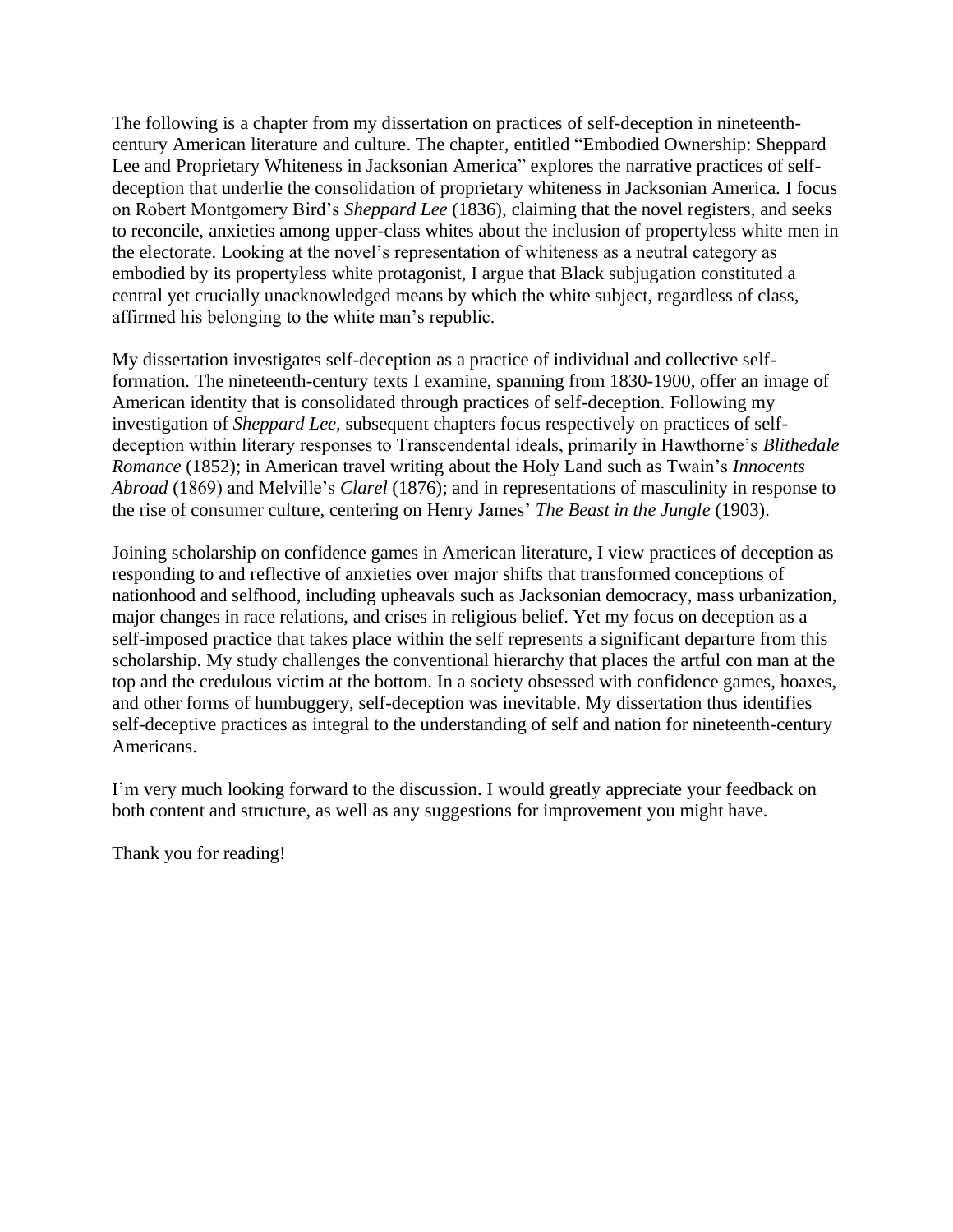### **Chapter One**

# **Embodied Ownership:** *Sheppard Lee* **and Proprietary Whiteness in Jacksonian America Draft: Please do not quote, cite, or circulate without permission.**

# **Merav Schocken**

Sheppard Lee, the protagonist of Robert Montgomery Bird's *Sheppard Lee, Written by Himself* (1836), possesses a unique ability: he is able to inhabit and reanimate others' corpses, assuming the identities of those he embodies. After losing his estate due to mismanagement early in the narrative, Lee, a white, impoverished New Jersey farmer, makes use of this power to escape his degraded status, occupying the bodies of characters across the social spectrum. As part of his metempsychosis, Lee takes on the identity of his bodily hosts, losing his own selfhood in the process. While he "possesses" the bodies he occupies, their previous tenants dictate his interiority, rendering him utterly dependent; in this dependency, he embodies the condition then commonly associated with his social (propertyless) status. In analyzing *Sheppard Lee* in the context of American political culture in the early republic, as this chapter does, it is thus noteworthy that Lee lacks two traditional prerequisites for civic participation: land-ownership and self-ownership.<sup>1</sup>

What Lee lacks in self-government and property, however, he makes up for in whiteness. By the time the novel was published, most states had replaced property requirements with universal white manhood suffrage, formally entrusting propertyless white men such as Lee with

 $1$  By civic participation, I primarily mean suffrage. In the period prior to the ratification of the Fourteenth Amendment in 1868, there was no unified legal definition of citizenship, resulting in "competing formulations of citizenship," as Carrie Hyde argues. Hyde, *Civic Longing: The Speculative Origins of U.S. Citizenship* (Cambridge, Massachusetts: Harvard University Press, 2018, 36). Within this reality, the right to vote was one of the key markers of citizenship status: "experiences of citizenship were more state based than federal, and citizens in the early republic were identified more by a shifting catalogue of what they could and could not do within states (e.g., vote, own land, marry)…than by categorical federal statute". Derrick R. Spires, *The Practice of Citizenship: Black Politics and Print Culture in the Early United States* (Philadelphia: University of Pennsylvania Press, 2019), 18.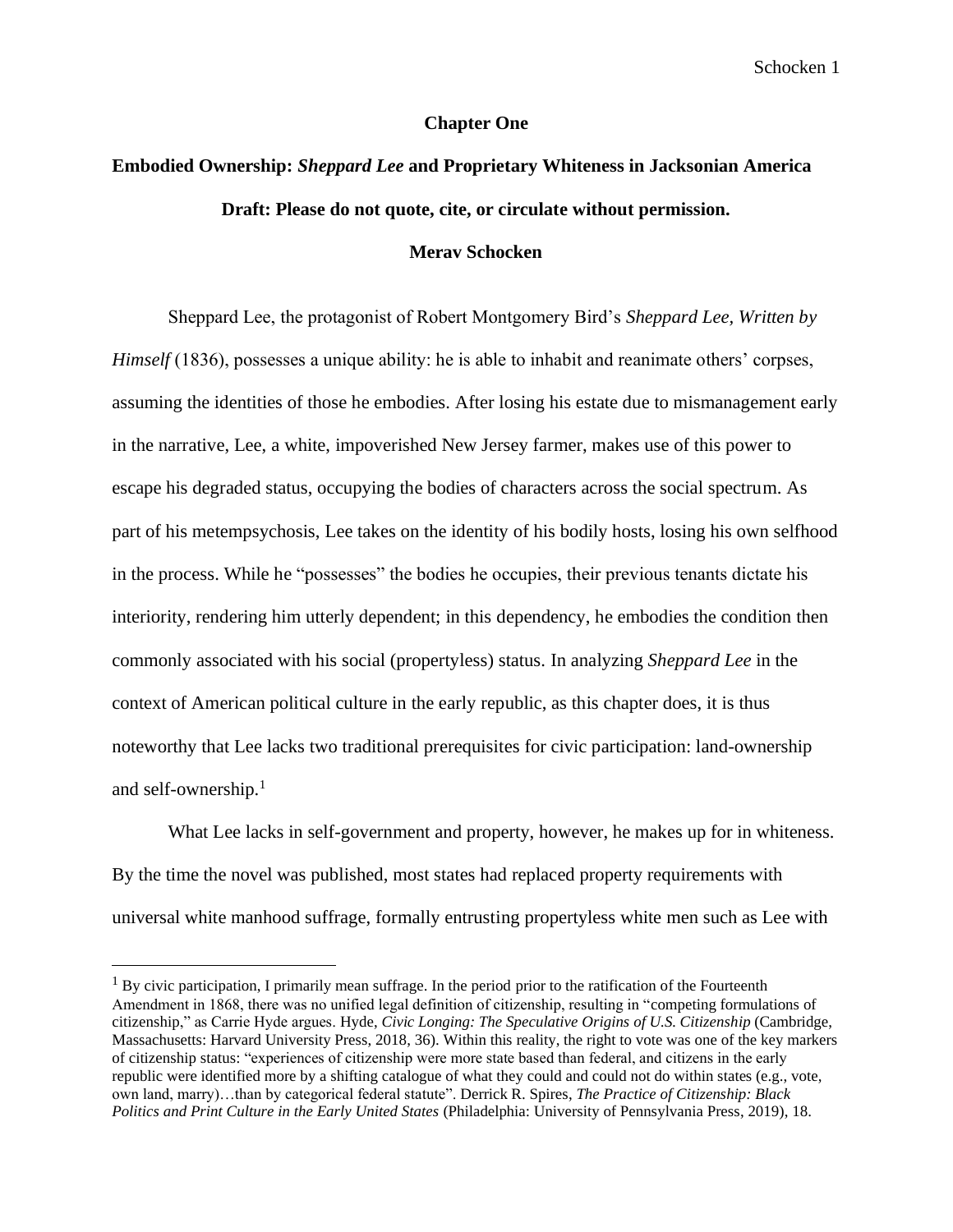political participation. Yet the expansion of the white electorate in Jacksonian America was not an easy transition. The novel, I claim, registers sectional anxiety among upper-class whites over the relatively new civil standing of lower-class whites, and the "enormous upsurge of political participation" that was brought with it.<sup>2</sup> This is a precarious pursuit: in doing so, Bird must ensure not to call into question the link between whiteness and independence embedded deep in the national psyche. Within racial slavery, as legal scholar Cheryl Harris explains, "'white' racial identity marked who was 'free' or, at minimum, not a slave." <sup>3</sup>

*Sheppard Lee*, however, seemingly works against itself: Bird indeed registers anxieties about the potential devaluation of whiteness, but he also, I argue, seeks to reconcile them. While Lee is depicted as unreliable and capricious throughout the body-snatching narrative, Bird eventually counterbalances these stereotypes by housing Lee in an enslaved man's body; this foregrounds the proprietary value of whiteness at a time when its boundaries were in flux. Crucially, in my reading, this process is facilitated by Lee's self-deception. Throughout the narrative, as Lee's spirit shifts between different white men, whiteness is depicted as largely inconsequential, taking on a status quo existence. Yet Lee's occupation of Tom's body, an enslaved African American, shows the extent to which Lee's identity, and by extension, the novel itself, is tied to his whiteness. It is in this section where, ironically, Lee's whiteness becomes most pronounced, despite—or perhaps because of—its corporeal nonexistence. When Lee enters the body of Tom, he self-deceptively insists that, similar to his other incarnations, his

<sup>2</sup> Alexander Keyssar dates this shift to the 1830s and 1840s. Keyssar, *The Right to Vote: The Contested History of Democracy in the United States*, Revised edition (New York: Basic Books, 2009), 42. As Dana Nelson points out, however, at the same time that this shift was taking place, "the political power of the common folk...was vilified and feared by elites across the political spectrum." Nelson, *Commons Democracy: Reading the Politics of Participation in the Early United States*. (New York: Fordham University Press, 2015), ch 4.

<sup>3</sup> Harris, "Whiteness as Property," *Harvard Law Review* 106, no. 8 (June 1993): 1718, https://doi.org/10.2307/1341787.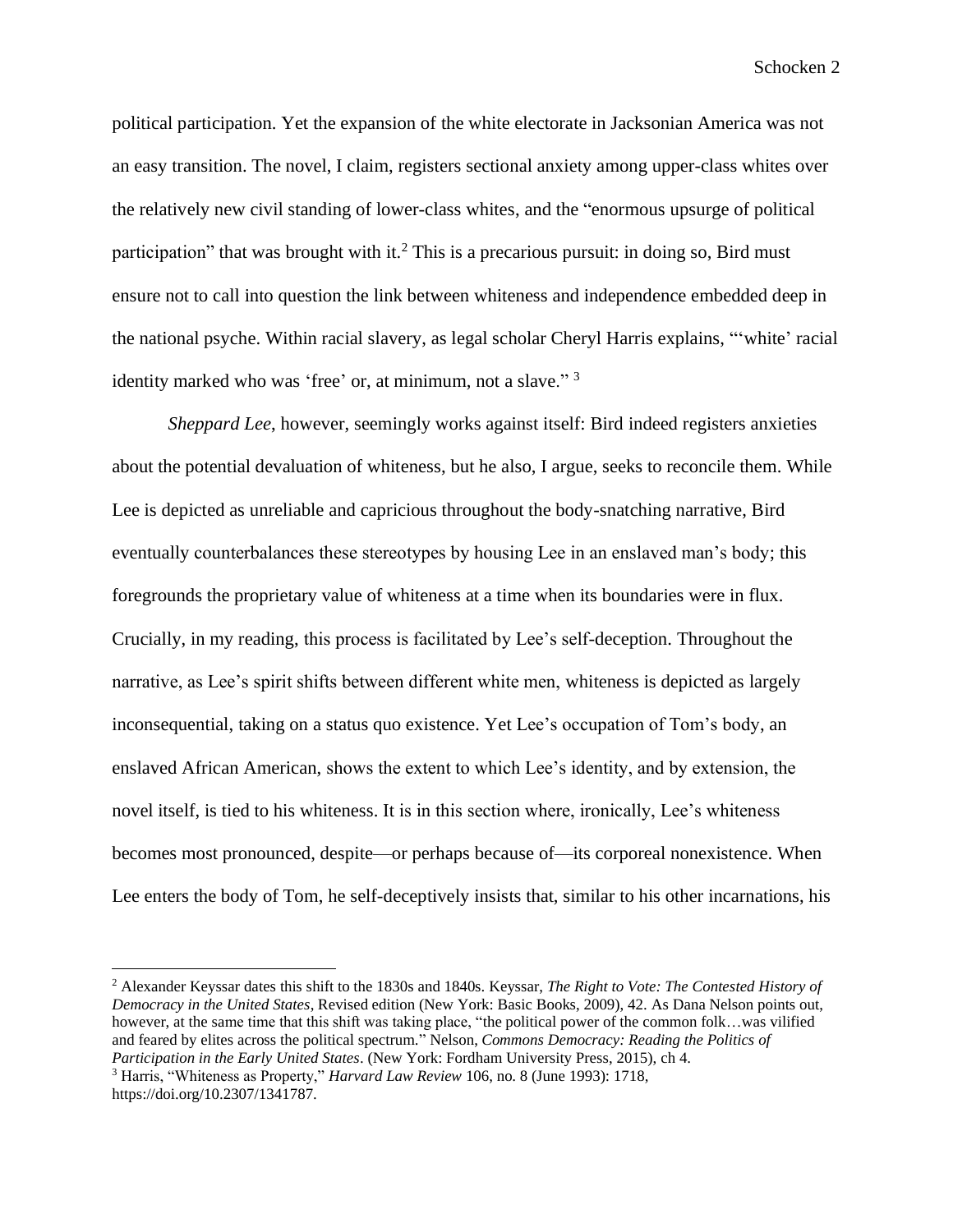identity as Lee has not been carried over, and he is "no longer Sheppard Lee….nor anybody else, except simply Tom, Thomas, or Tommy, the slave".<sup>4</sup> However, in this episode—the narrative's singular instance of cross-racial incarnation—Lee is surprisingly most like himself than in other body, besides his own. Not only are Lee's traits of idleness and laziness carried over, but, as I contend, a persistent kernel of his white consciousness remains that surveils, directs, and maneuvers Tom's actions. This allows Lee to orchestrate, along with his fellow enslaved men, an (ultimately failed) rebellion during which he incapacitates Tom and polices other members of his community. Bird's portrayal of the enslaved men as despotic and tyrannical helps perpetuates antebellum beliefs concerning African Americans' incapability of self-possession, which in turn reinforces the citizenship of poor whites such as Lee and, more broadly, shores up the value of whiteness.

Lee's self-deception, I claim, allows for an assertion of property rights in the Black body via a guise of neutrality, given that his whiteness is formally imperceptible. Lee's dismissal of the existence, and by extension, relevance of his whiteness demonstrates precisely how whiteness operates "as invisible, as the unseen or the unmarked, as a non-color"; whiteness "secures its dominance by seeming not to be anything in particular".<sup>5</sup> I interpret Lee's act of selfdeception as symptomatic of a white impulse to dissimulate the relational construction of white identity in antebellum American life, which acquires coherence vis-à-vis the subjugation and exclusion of African Americans. This trajectory is governed by an ideology of what historian David Roediger has called "Herrenvolk republicanism," involving a consolidation of whiteness

<sup>4</sup> Robert Montgomery Bird, *Sheppard Lee: Written by Himself*, New York Review Books Classics (New York: New York Review Books, 2008), 341.

<sup>5</sup> Sara Ahmed, "Declarations of Whiteness: The Non-Performativity of AntiRacism", borderlands e-journal 3, no. 2, 2004. <http://www.borderlandsejournal.adelaide.edu.au/vol3no2\_2004/ahmed\_declarations .htm>; Dyer, Richard.

<sup>&</sup>quot;White." Screen 29.4 (1988): 44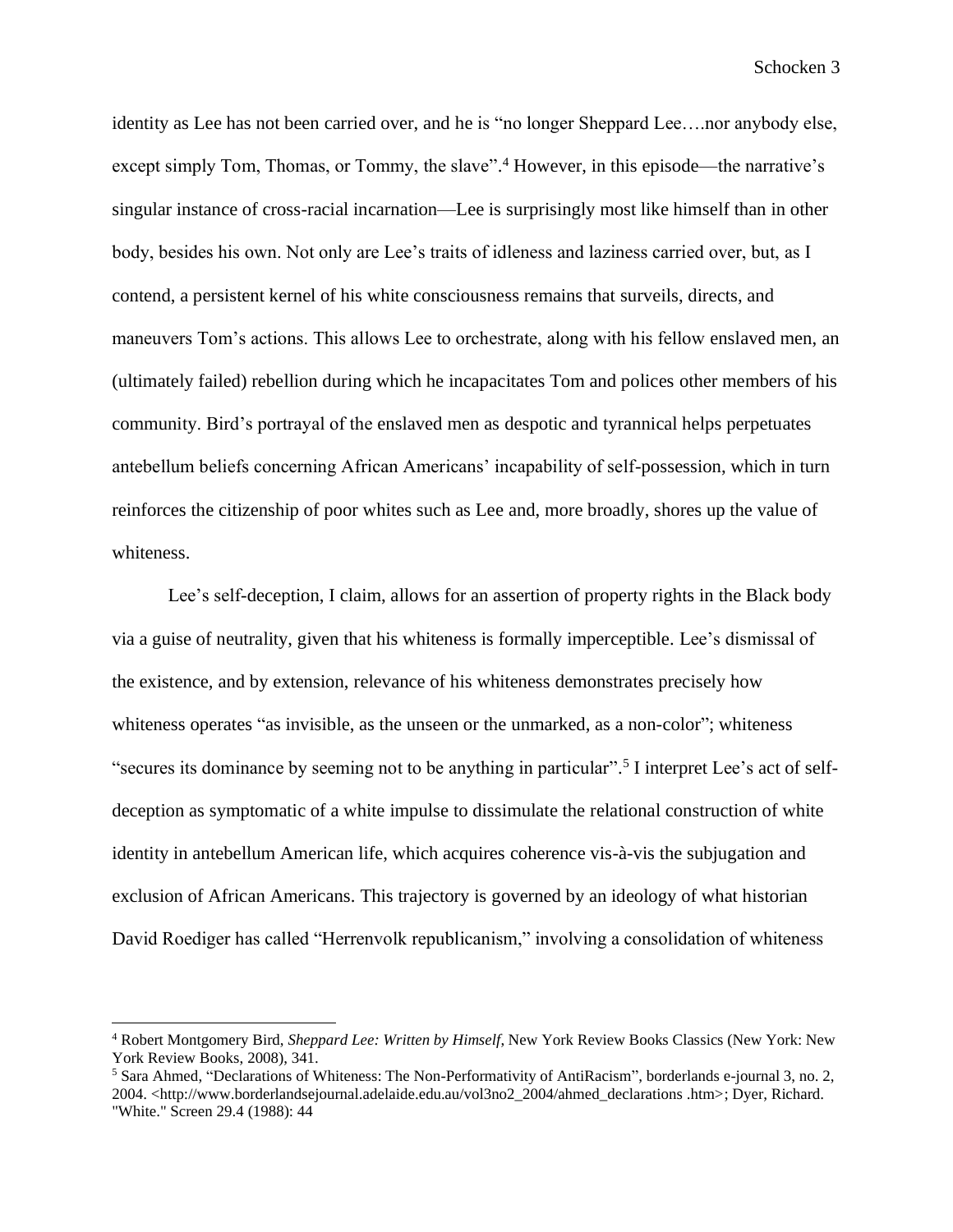that is dependent on the subordination of Blackness. Within this view, African Americans are "stigmatized as the antithesis of republican citizens," which solidifies the equation of citizenship with whiteness.<sup>6</sup> Roediger has famously outlined the ways in which working class whites who were "made anxious by fear of dependency" associated with their propertyless status began "to construct an image of the Black population as 'other'". <sup>7</sup> While I am interested in the dynamics of this oppositional reality, I am more concerned here with whites' lack of acknowledgement of it. At stake in my analysis is the potential to make visible the mechanism of self-deception, manifested in narrative form, that not only facilitates white racial consciousness and solidarity in the early republic, but also normalizes the logic of white racial domination.

Although unacknowledged by Bird as such, I contend that there is a through line in the narrative, which the structure of this chapter follows, that begins with Lee's dispossessed and degraded status, moves through a display of whiteness as mastery (among Lee's other incarnations), and concludes with Lee's repossession of his body and farm, upon which he becomes an industrious, upstanding citizen. Lee effectively moves from a state of propertyless dependence to that of civic belonging, echoing the trajectory that unpropertied whites formally followed after their enfranchisement – a process that coincided with the disfranchisement of African Americans. In both novel and history, whiteness masks its dependence on Black subjugation, a central means by which white male subjects, regardless of class, affirmed their belonging to the white man's republic.

The narrative self-deception, in my reading, mirrors the self-deception that underlines the consolidation of proprietary whiteness in Jacksonian America. This was a matter that concerned

<sup>6</sup> David R. Roediger, *The Wages of Whiteness: Race and the Making of the American Working Class*, Rev. ed, Haymarket Series (London ; New York: Verso, 2007), 36.

 $7$  Roediger, 13–14.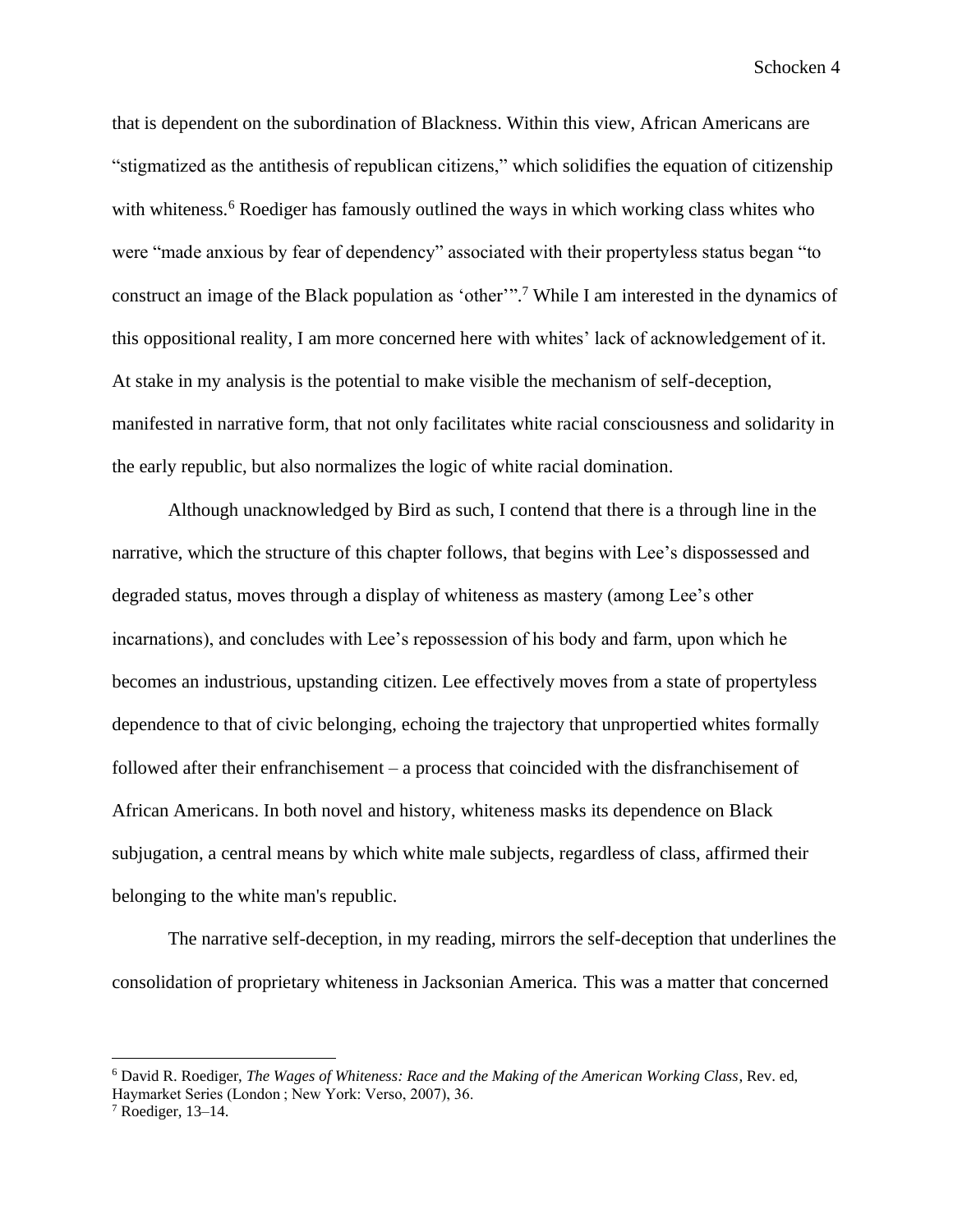not only the white lower class, but also the upper-class who, following the incorporation of propertyless whites in the electorate, needed to redefine for themselves the basis for their political eligibility and secure their group identity. I interpret the propensity for self-deception registered in the novel as emerging from the culture in which Bird and his contemporaries were situated. In the early decades of the nineteenth century, people were both captivated and troubled by the ubiquity of confidence games and fraudulence, particularly in urban areas such as Philadelphia, where Bird spent most of life.<sup>8</sup> Modes of deception, humbuggery, and trickery were at the forefront of various areas of everyday life: in the street and marketplace, where "swindles, frauds, forgeries, [and] counterfeiting activities" were abundant; in mass entertainment, where showmen such as P. T. Barnum displayed deceptively genuine curiosities and ventriloquists threw their voices from place to place; and in spiritualistic phenomena such as animal magnetism and spirit-rapping. <sup>9</sup> Within this environment, individuals regularly struggled to distinguish between appearances and reality, truth and falsehood. Scholars such as Wendy Bellion have argued that this did not stop them from trying, noting that encounters with illusionistic art in the early republic "challenged Americans to demonstrate their perceptual aptitude".<sup>10</sup> Neil Harris has also influentially claimed that Barnum's displays "trained Americans to absorb knowledge," creating in them "a delight in observing process and examining for literal truth."<sup>11</sup> These habits are in line with the era's cultural and political ideals of transparency and

<sup>&</sup>lt;sup>8</sup> I explore this context in the introduction to my dissertation, providing an overview of the relationship between selfdeception and the literary and cultural nineteenth century history of deception.

<sup>9</sup> Karen Halttunen, *Confidence Men and Painted Women: A Study of Middle-Class Culture in America, 1830 - 1870*, Yale Historical Publications Miscellany 129 (New Haven, Conn.: Yale Univ. Press, 1982), 7. Relevant literary criticism also includes Emily Ogden, *Credulity: A Cultural History of US Mesmerism* (University of Chicago Press, 2018); Lara Langer Cohen, *The Fabrication of American Literature: Fraudulence and Antebellum Print Culture*  (University of Pennsylvania Press, 2011); William E. Lenz, *Fast Talk & Flush Times: The Confidence Man as a Literary Convention* (University of Missouri Press, 1985); Gary H. Lindberg, *The Confidence Man in American Literature* (New York: Oxford University Press, 1982).

<sup>&</sup>lt;sup>10</sup> Bellion, *Citizen Spectator: Art, Illusion, and Visual Perception in Early National America, 2012, 5.* 

<sup>&</sup>lt;sup>11</sup> Neil Harris, *Humbug: The Art of P.T. Barnum*, Phoenix ed (Chicago: University of Chicago Press, 1981), 79.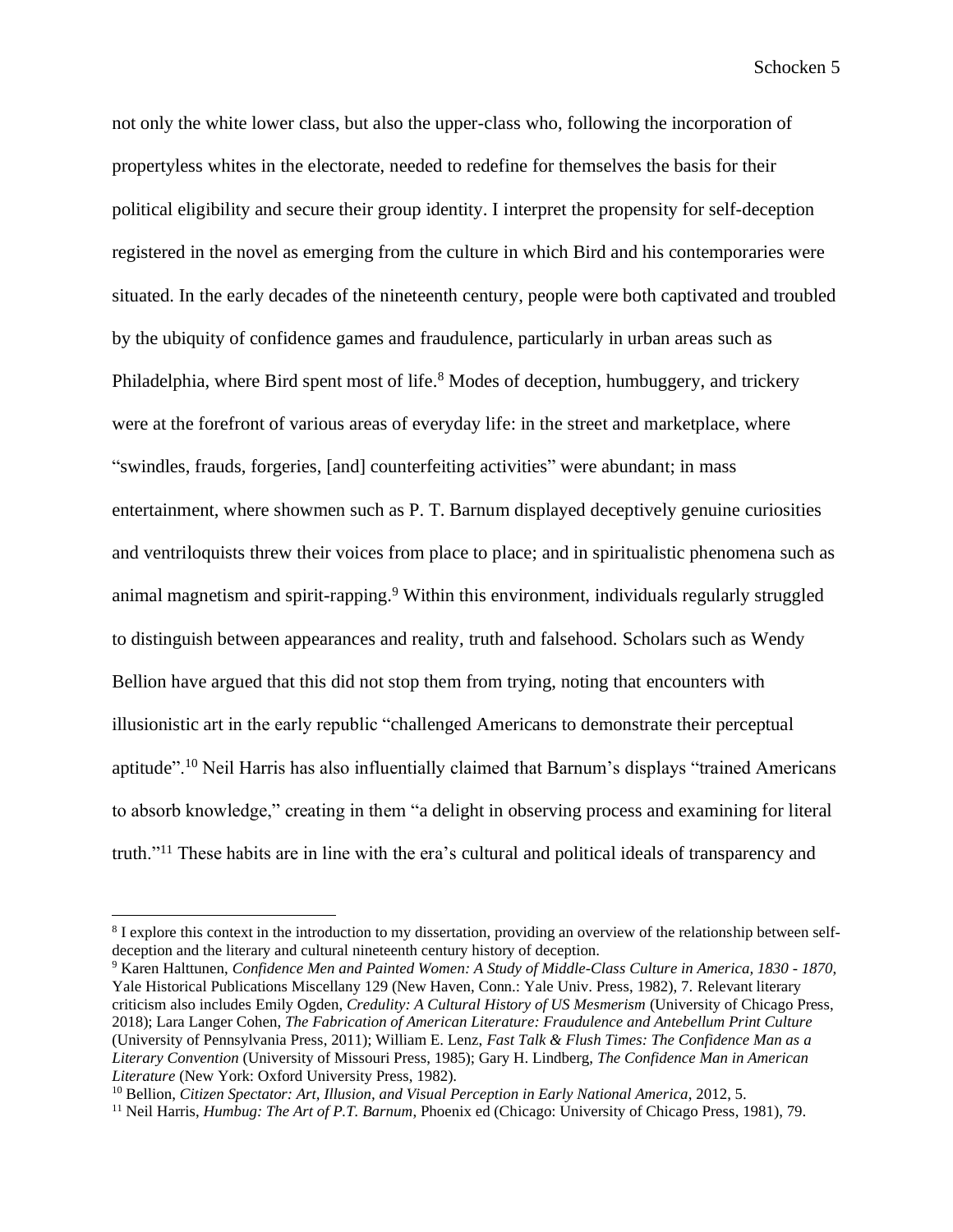sincerity, enacted as a defense mechanism against the anxieties of deception. <sup>12</sup> The pleasures of examination, however, did not guarantee truth. Indeed, an essential part of the enjoyment of Barnum's spectacles, for instance, derived from remaining in a space of vagueness, where truth is deferred – even when the hoax was exposed. I take such tendencies to be emblematic of wider currents in nineteenth-century American; the prevalence of confidence games rendered everyone susceptible to deception, struggling to distinguish between their own truths and falsehoods. In this sense, deception was not just externally imposed, but also self-inflicted. The nineteenthcentury texts I examine, as this chapter and others show, offer an image of American identity that is consolidated via self-deception, resisting self-scrutiny in favor of opacity. When it came to categories of identity such as race, gender, and religion, too much was at stake to embrace transparency.

In the case of *Sheppard* Lee, self-deception fulfills a regulatory function in the construction of white Americans' racial consciousness in Jacksonian era, binding whiteness to self-government, and Blackness to its deprivation. In centering on Lee's self-deception, I lean on philosopher Herman Fingarette's account of the term: the self-deceiver, according to Fingarette, is one who is "engaged in the world in some way, and yet he refuses to identify himself as one who is so engaged."<sup>13</sup> Self-deception involves unacknowledged self-concealment; Lee conceals his retention of whiteness in Tom's body to obfuscate his dependency on the subjugation of Blackness. In turn, an alternative form of white identity emerges – one that is perceived as

 $12$  Bellion, for instance, explores the relationship between visual acuity and political subjectivity, noting that the ability to "discern truth from falsehood in the material landscape became a sign of able citizenship" in the early republic. Bellion, 5. Relatedly, Karen Halttunen argues that the middle class in the 1830s, encountering growing social mobility and urban anonymity, cultivated a "cult of sincerity" in an anxious response to fears of hypocrisy and deceit. Halttunen, 34. These anxieties were also reflected in the literature of the period, particularly in Gothic fiction where characters contend with the threat of inner, invisible forces that do not match up with outer appearances; Charles Brockden Brown's *Wieland* (1798) is a prime example.

<sup>13</sup> Herbert Fingarette, *Self-Deception*, Studies in Philosophical Psychology (London, New York: Routledge & K. Paul; Humanities P, 1969), 66.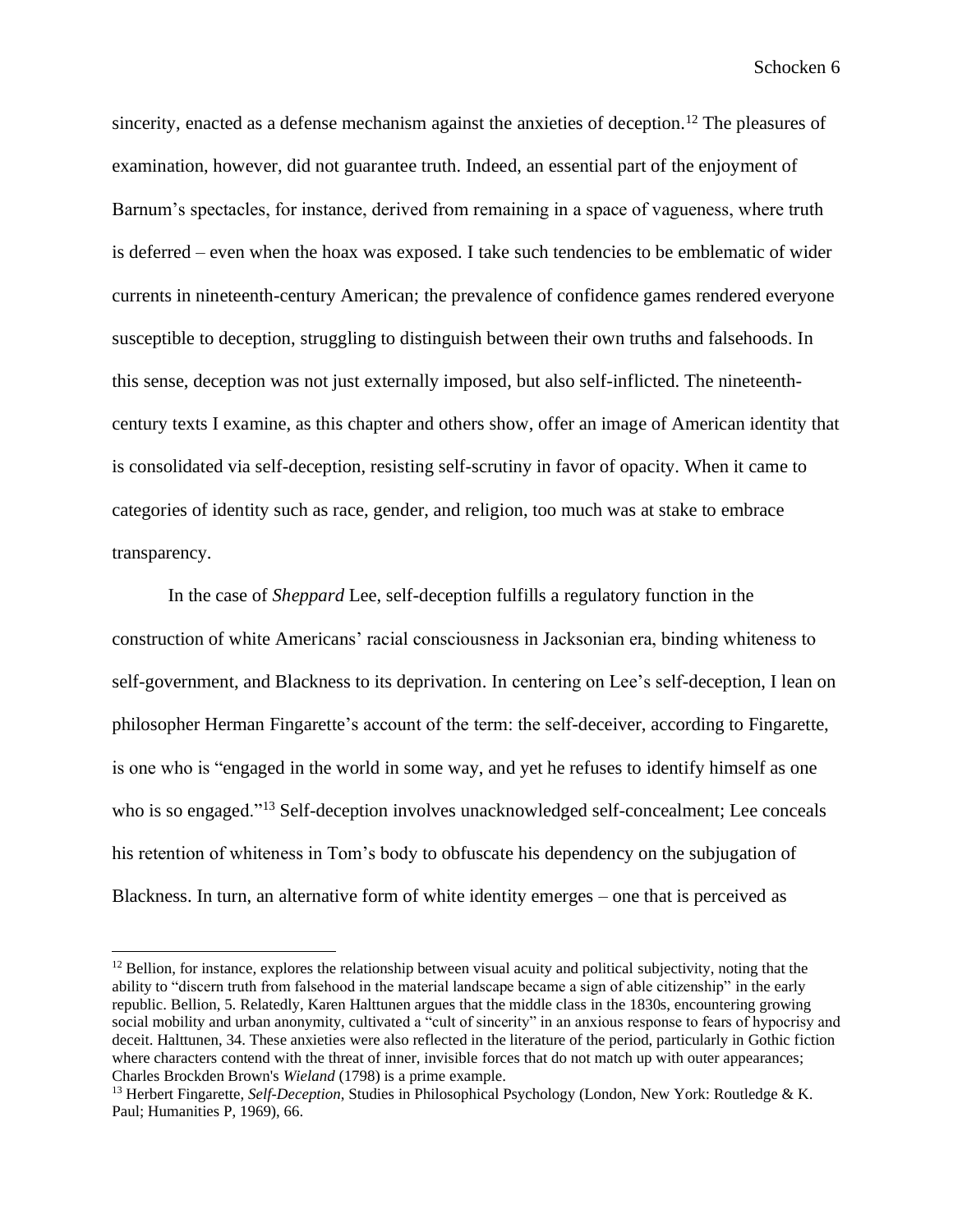insular, inherent mastery. In order to perpetuate the idea of proprietary whiteness, whiteness, as a category, had to be conceptualized as autonomous. Whiteness as mastery cannot be revealed as constructed as such; the link must be self-evident rather than deliberative in order to sustain its inviolability. This is a vision that the novel reinforces.

# **The Threat of Propertylessness**

The plot of *Sheppard Lee* indicates that the intersection of whiteness and propertylessness still alarmed Americans in 1836. This is precisely the condition that Bird tries to counter by housing Lee in Tom's body – an embodiment on which Lee self-deceptively heavily leans on. Prior to inspecting that, it is important to explore Lee's trajectory in the opening chapters (preceding his body-switching adventures), where Bird forges an association between property ownership and independent judgement. This is despite the fact that self-government had already largely replaced property ownership as the prerequisite for political participation. By 1836, universal white manhood suffrage was already being practiced in most states across the nation.<sup>14</sup> Not everyone welcomed this change: state constitutional conventions had engaged in heated debates over who should have the right to vote. Most Whigs, the party to which Bird was strongly attached, still "clung to the traditional conception of the suffrage as a privilege, rather than, as Democrats

<sup>&</sup>lt;sup>14</sup> Dana D. Nelson, *Bad for Democracy: How the Presidency Undermines the Power of the People* (Minneapolis: University of Minnesota Press, 2008), 80. This "democratizing surge," historian Alexander Saxton explains, was evident in "battles at legislative sessions and constitutional conventions—in Virginia in 1829–1830; Mississippi in 1831;North Carolina in 1835; Louisiana in 1845; North Carolina again in the late 1840s and Virginia and Louisiana again in the early 1850s." Saxton, *The Rise and Fall of the White Republic: Class Politics and Mass Culture in Nineteenth-Century America*, The Haymarket Series (London ; New York: Verso, 2003), 136. David Brown reminds us, however, that "The granting of suffrage allowed more white men to participate in politics, but it did not of itself allow yeomen and poor whites significantly greater influence, much less control, of the political process, especially in states where there were significant numbers of planters." Brown. "Citizenship, Democracy, and the Structure of Politics in the Old South," in *Creating Citizenship in the Nineteenth-Century South*, ed. William A. Link, David Brown, and Martyn Bone (Gainesville : University Press of Florida, 2013), 91.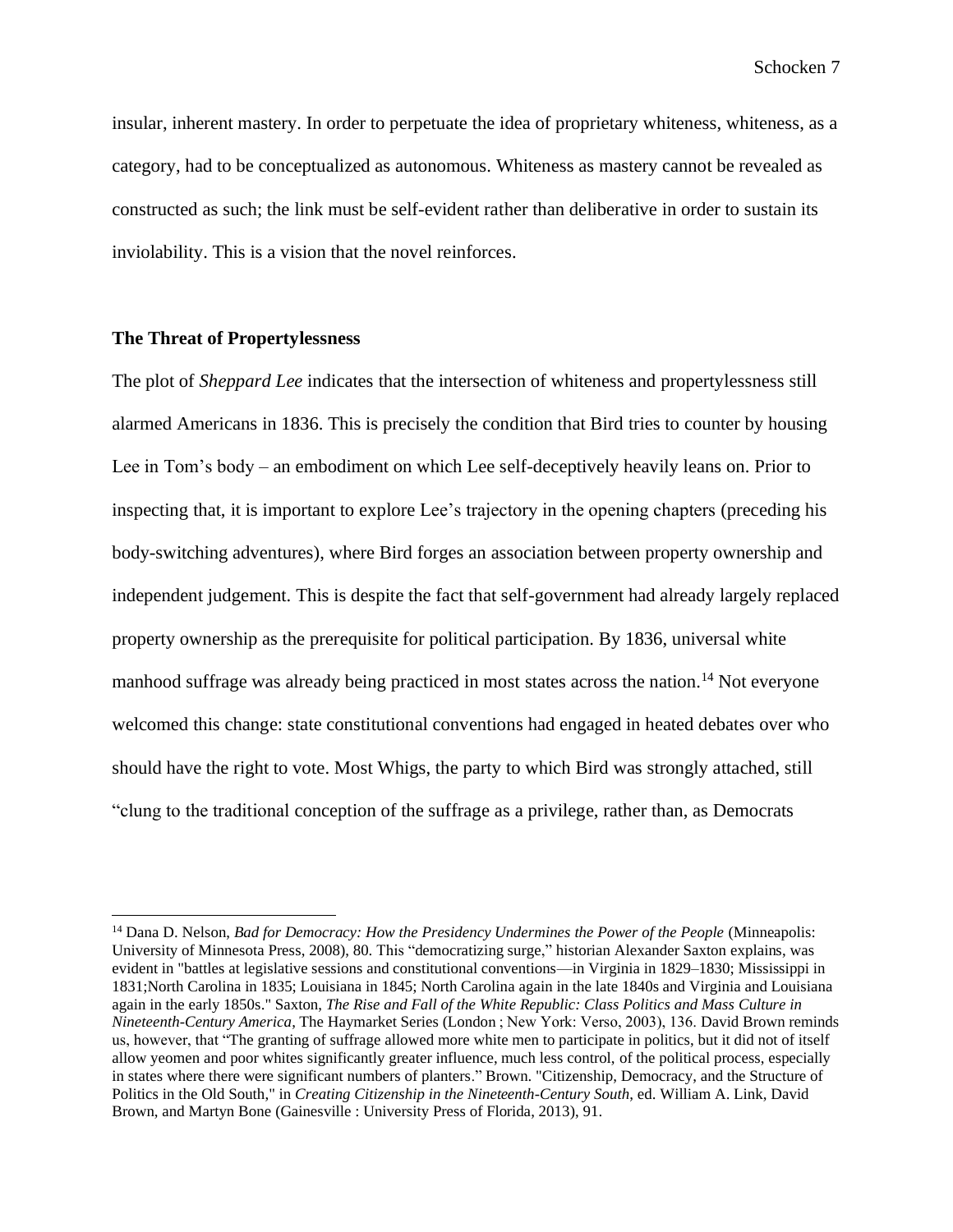maintained, a right".<sup>15</sup> This view was popular even among individuals such as Ralph Waldo Emerson, known for his liberal views and commitment to political reform. Writing in 1838, Emerson reveals his more conservative side in expressing his opposition to the principle of electoral equality that was already widely in practice: "whilst the rights of all as persons are equal…their rights in property are very unequal. One man owns his clothes, and another owns a country."<sup>16</sup> This is why, Emerson explains, "the proprietors of the nation should have more elective franchise than non-proprietors."<sup>17</sup>

Bird's characterization of Lee in the opening chapters reinscribes stereotypes promoted by Eastern conservatives about the inherent dependence and political unreliability of poor whites. Lee, however, does not start off as propertyless: after his father dies, he inherits the family farm. In this, Lee is actually adequately positioned to settle into the yeoman farmer middleclass and fulfill the Jeffersonian ideals of agrarian independence that Bird and his contemporaries inherited and still upheld, alongside the rise of urban laborers in the third decade of the nineteenth century. Conservative Philip Nicholas, speaking at the 1829–1830 Virginia Constitutional Convention, indicates this in his comments: "If there are any chosen people of God, they are the cultivators of the soil. If there be virtue to be found anywhere, it would be amongst the middling farmers, who constitute the yeomanry, the bone and sinew of our country."<sup>18</sup> As part of this ideology, "farming virtues became political virtues—independence, stability, good character, and respect for the personal and property rights of others".<sup>19</sup> Lee,

<sup>15</sup> Curtis Dahl, *Robert Montgomery Bird* (Twayne Publishers, 1963), 29; John Ashworth, *"Agrarians" and "Aristocrats": Party Political Ideology in the United States, 1837-1846*, 1st paperback ed (Cambridge [Cambridgeshire] ; New York: Cambridge University Press, 1987), 56.

<sup>16</sup> Ralph Waldo Emerson, *The Early Lectures of Ralph Waldo Emerson* (Harvard University Press, 1964), 72. <sup>17</sup> Emerson, 72.

<sup>18</sup> Virginia Constitutional Convention, *Proceedings and Debates of the Virginia State Convention of 1829-1830: To Which Are Subjoined, the New Constitution of Virginia, and the Votes of the People* (S. Shepherd & Company, 1830), 86.

<sup>19</sup> Chilton Williamson, *American Suffrage* (Princeton University Press, 2019), 5.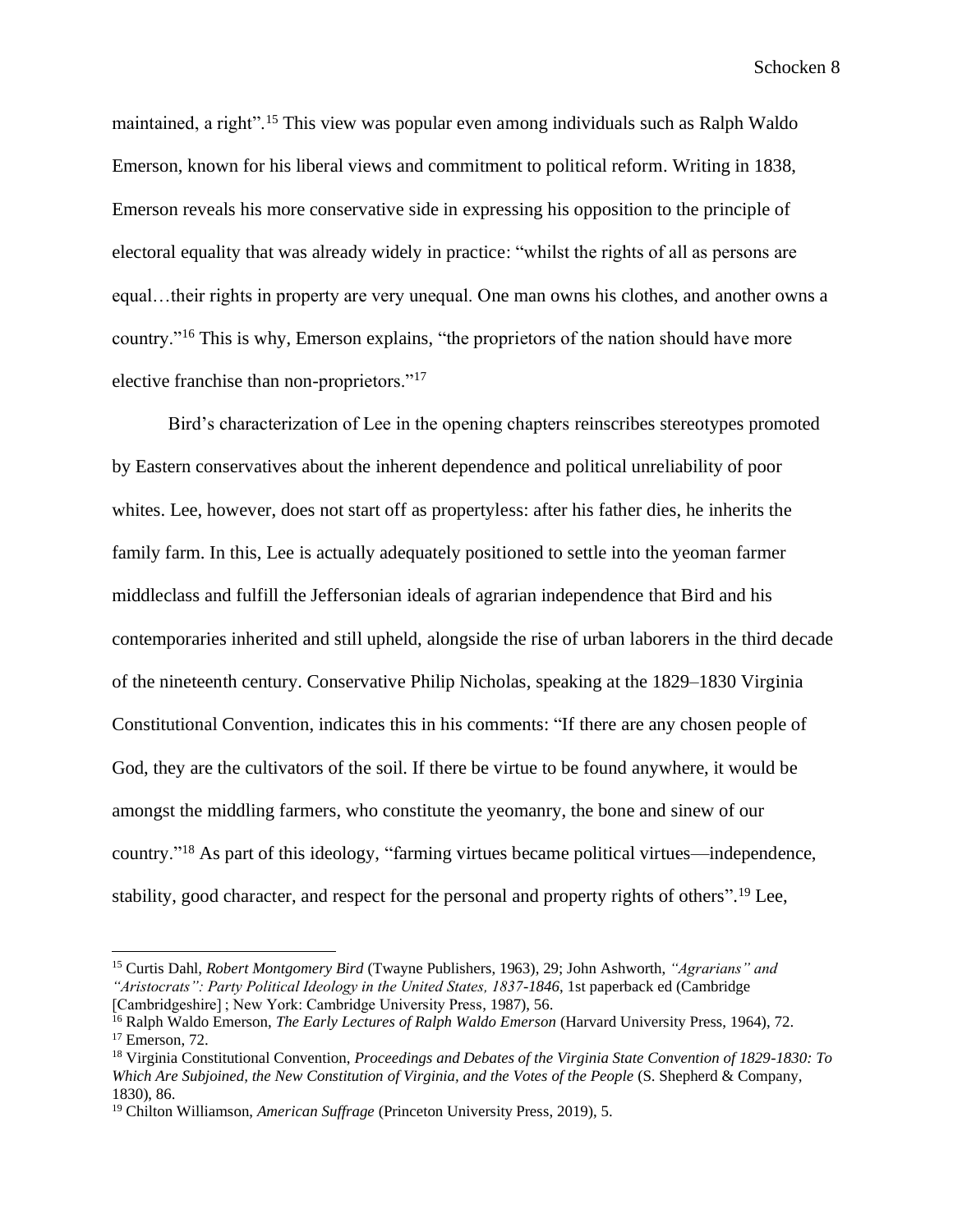however, who finds farming to be "tiresome," promptly relinquishes direct management of the property and hires an overseer who ultimately cheats him out of his money, highlighting his own lack of authority.

Lee's lack of control over his landed property extends to his inability to exert his authority over Jim Jumble, his enslaved property. In addition to being a "a crabbed, self-willed old fellow, whom [Lee] could never manage," Jim objects to being set free, despite Lee's wishes.<sup>20</sup> While Bird very clearly employs the minstrel stereotype of the lazy, shiftless slave in his characterization of Jim, his relationship with Lee also constitutes an inversion of the era's racial hierarchies, calling into question Lee's own capacity for self-government.<sup>21</sup> This incapacity, in combination with Lee's own "indolent temper" eventually leads to his downfall: "I gave myself up to laziness, neglecting my affairs to such a a degree that they would soon become seriously entangled."<sup>22</sup> As his farm goes to ruins, Lee quickly finds himself "reduced from independence," losing possession of his property and entering a stage of "criminal poverty."<sup>23</sup> With poverty comes disrespect: after his old acquaintances shun him, Lee concludes that "it is no wonder that poverty is the father of crime, since the poor man sees himself treated on all hands as a culprit". <sup>24</sup> It is noteworthy that Lee's continued possession of Jim indicates that he was not actually destitute. Relatedly, Lee is not a representative of the enfranchised wageworking class. In his lack of landed property, however, he lines up with their economic condition.

 $20$  Bird, 20.

 $21$  For a discussion of this point and the significance of Bird's lack of ownership in his body as a reversal of Lockean subjectivity, see Sian Silyn Roberts, *Gothic Subjects: The Transformation of Individualism in American Fiction, 1790-1861* (University of Pennsylvania Press, 2014), 108, 86-115.

 $22$  Bird, 16.

<sup>23</sup> Bird, 24.

 $24$  Bird, 24.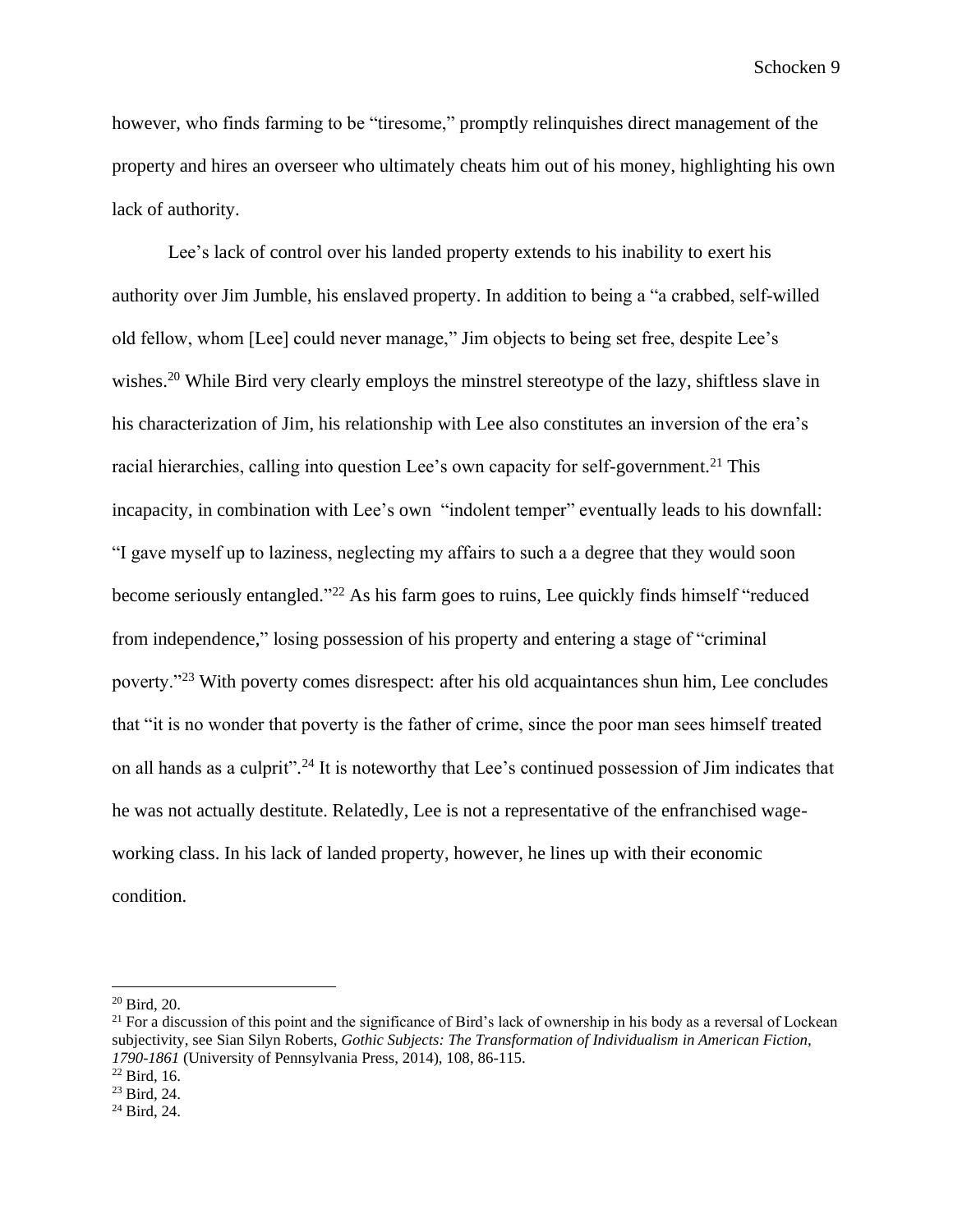In what reads as an expression of the anxieties of upper-white class whites about the political unreliability of unpropertied whites, Lee moves on to a short, opportunistic stint in local politics immediately after becoming dispossessed, in hopes of improving his financial situation. While Lee was not an upstanding member of the community as a freeholder, his loss of property seems to only compound his moral instability. Without property, Lee lacks the Blackstonian "stake in society" (still influential in the Jacksonian era) that ensures that he will vote and participate in politics responsibly. Bird conflates men such as Lee with members of the Jacksonian party when Lee finds his natural home within the "hurrah side," the party he chooses "on the principle that the majority must always be right."<sup>25</sup> As scholars have pointed out, Bird satirizes what he sees as populist Jacksonian ideology and the party's anti-bank agenda when Lee is praised for an empty speech of which all he can remember is "that there was great slashing at the banks and aristocrats that ground the faces of the poor."<sup>26</sup> Lee further reveals his ideological shakiness when he quickly switches parties after his party fails to back his appointment to a local office, labeled a "turncoat politician" by his neighbors. <sup>27</sup> Propertyless individuals, Bird seems to indicate, are unequipped to exercise their political rights responsibly. In considering Lee's political status in the context of Jacksonian America, he is devoid not only of landed property, the traditional marker of independence in American political culture, but also of property in his own labor, which by Bird's time had formally marked white wage workers "as sufficiently independent to be enfranchised."<sup>28</sup>

<sup>25</sup> Bird, 25.

<sup>26</sup> Stein, "The Whig Interpretation of Media: Sheppard Lee and Jacksonian Paperwork," *History of the Present* 3, no. 1 (2013): 29, https://doi.org/10.5406/historypresent.3.1.0029; Bird, 25.

<sup>27</sup> Bird, 28.

<sup>28</sup> Keyssar, *The Right to Vote*, 50.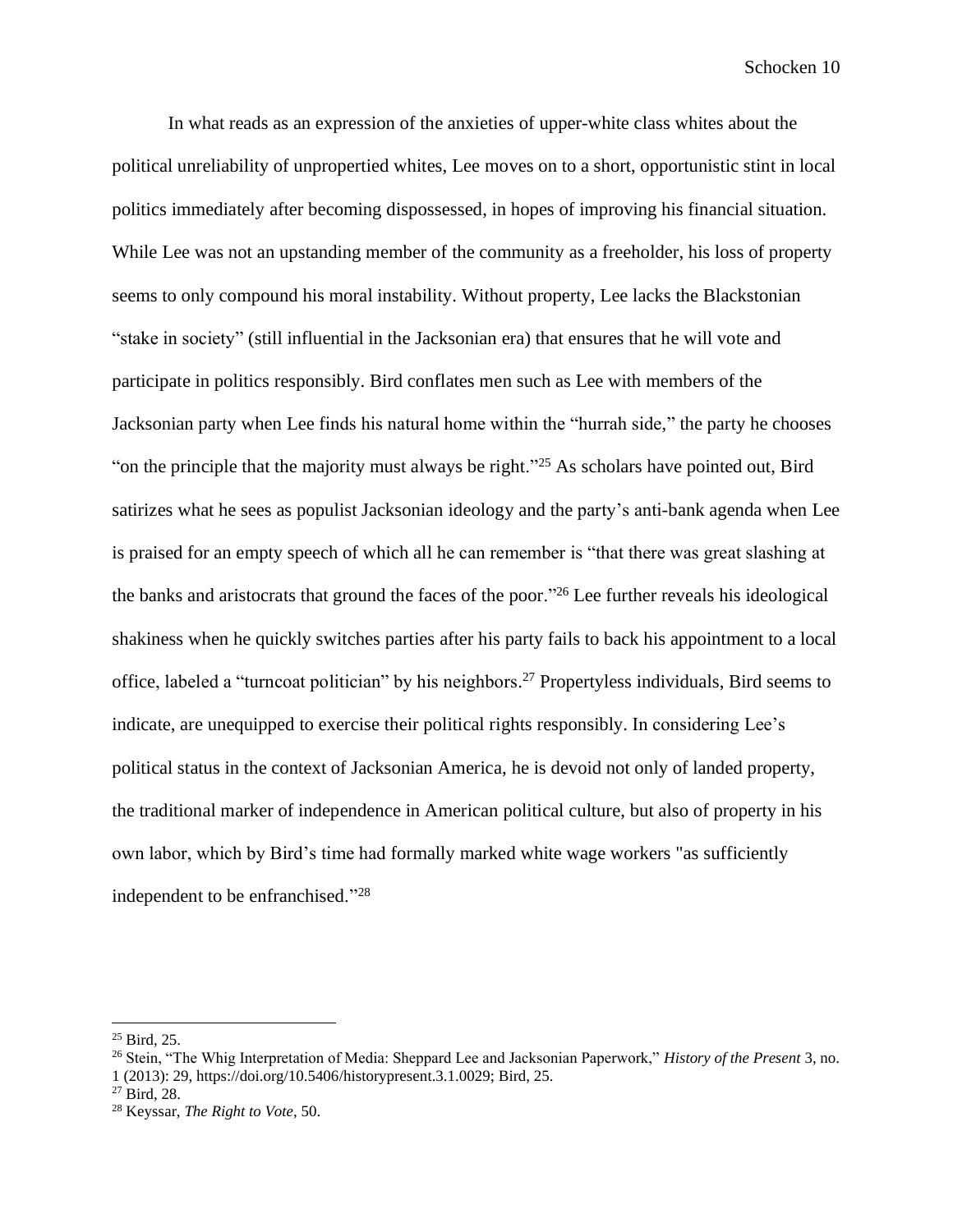Bird's conservative sentiment continues a long tradition in Anglo-American legal theory of tying property ownership to able citizenship. Those identifying economic independence as a prerequisite for voting were echoing the common law tradition according to which propertyless men had "no will of their own."<sup>29</sup> Men "of indigent fortunes" were considered to be "under the immediate dominion of others."<sup>30</sup> Defenders of property restrictions indeed believed that unpropertied men were incapable of independent political judgment given their dependence on their landlords for accommodation, and occasionally livelihoods, and thus were considered politically unreliable. This did not disappear with the broadening of the suffrage: "Despite the abolition of property requirements, most Americans did not believe that all adult white males were entitled to full membership in the political community."<sup>31</sup> Writing in 1838, Millard Fillmore, the thirteenth US president, conveyed concerns about the corruptibility of the lower classes and the potentiality of mob rule, referring to "the caprice of popular favor' and the 'wild caprice of the ever-changing multitude."<sup>32</sup>.

While propertyless men such as wage earners were gradually accepted as independent, given their possession of property in their own labor, the boundaries of universal white manhood suffrage were more rigid than the term suggests.<sup>33</sup> The implementation of pauper exclusion laws, enacted when property requirements were abandoned, illustrate this point, and show the extent to which poor men such as Lee posed a threat to the coherence of white racial identity – that now

<sup>29</sup> William Blackstone, *The Oxford Edition of Blackstone's: Commentaries on the Laws of England: Book I: Of the Rights of Persons* (Oxford University Press, 2016), 113.

<sup>30</sup> Blackstone, 113.

<sup>31</sup> Keyssar, 49.

<sup>32</sup> Fillmore, as quoted in John Ashworth, *Agrarians and Aristocrats: Party Political Ideology in the United States*, 1837-1846, 1st paperback ed (Cambridge [Cambridgeshire] ; New York: Cambridge University Press, 1987). 56. <sup>33</sup> Citing historian Daniel T. Rodgers, Peter Coviello explains that "the presence of so many wage laborers created [an] 'anomaly of dependence in a society in which self-employment was the moral norm.' To be a laborer in the 1830s and 1840s, just as in the 1780s, was to be dependent for one's existence on the caprices of another, and to have, in effect, 'rented out' the proprietorship of one's self." *Intimacy In America: Dreams Of Affiliation In Antebellum Literature* (U of Minnesota Press, n.d.), 47.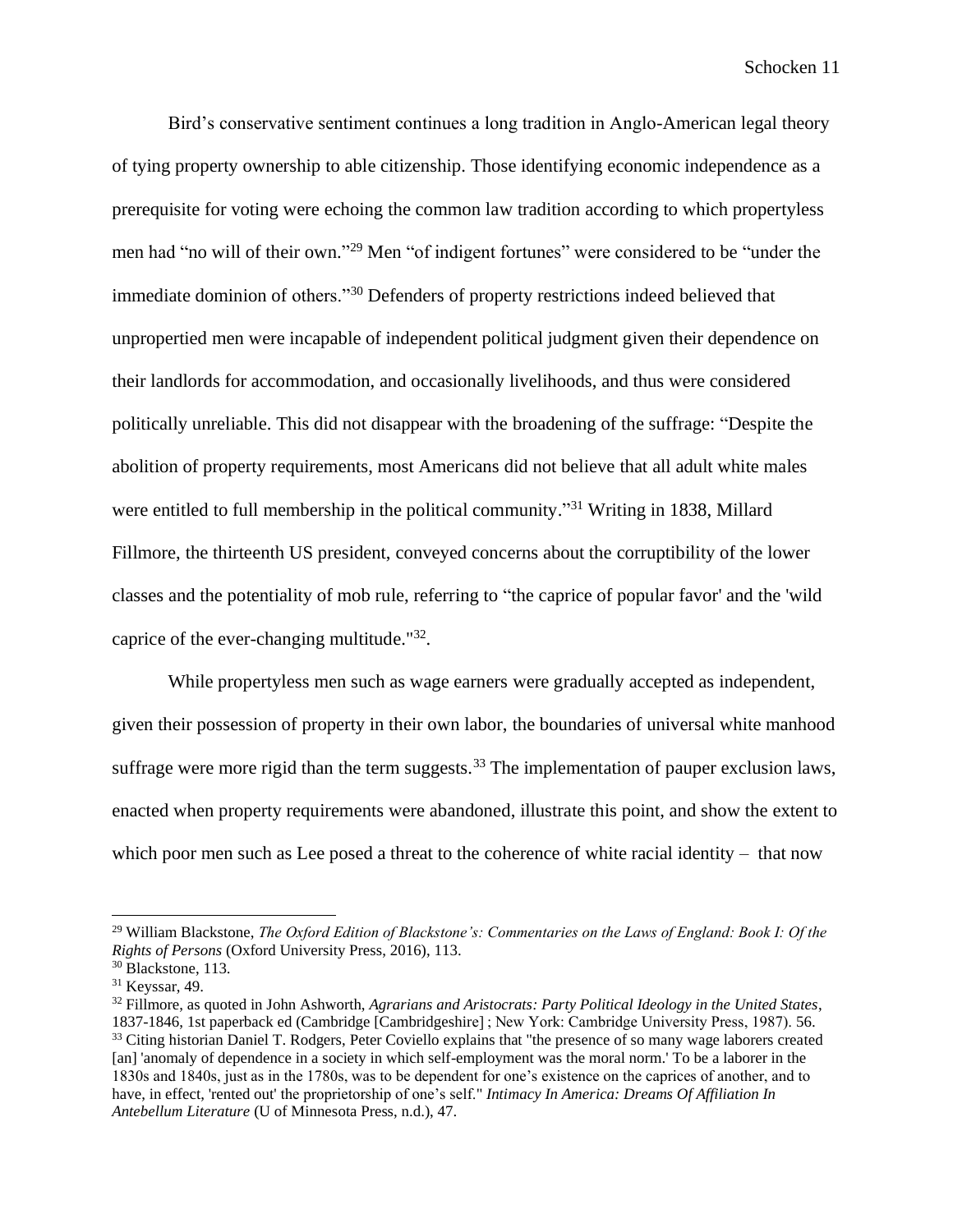encompassed both property owning and propertyless white men. When the franchise was expanded, as legal historian Robert Steinfeld explains, paupers receiving public funds were classified as legally dependent, like African Americans, and thus relegated to an entirely separate legal category. Once deemed as dependent, those without financial means were prevented from claiming membership in the political community, which secures the link between whiteness and self-government. As Steinfield points out, this shows us that despite the trend of democratization, only those who were economically independent were deemed fit for self-government: "the republican precept that only the self-governing should exercise political authority…was not abandoned. Rather, it was recast [with] the liberal idea that the self-governing were those who owned and disposed of themselves." <sup>34</sup> The pauper exclusion laws highlight the extent to which it was important for white citizens to safeguard their group identity against associations of whiteness with dependence. The laws also suggest that a state of dependence was profoundly dangerous for propertyless men, given that the prospect of severe financial hardship was grounds for exclusion from the political community; it is this dependence, I claim, that Bird attempts to counteract through Lee's occupation of Tom's body.

Lee proves himself both wholly unfit for self-government and entirely dependent on others; this condition is literalized through his fragmented selfhood as he moves between different personas within the cycle of metempsychosis, the action around which the narrative revolves. This begins shortly after Lee ends his political career, when he meets his death while digging for buried treasure. He soon discovers that as an embodied spirit, he can inhabit and reanimate corpses. Overjoyed, Lee realizes he can experience a life better than the one he had, and sets out to "step out into the world to possess riches, respect, content, and all that man

<sup>34</sup> Robert J. Steinfeld, "Property and Suffrage in the Early American Republic," *Stanford Law Review* 41, no. 2 (1989): 375, https://doi.org/10.2307/1228746.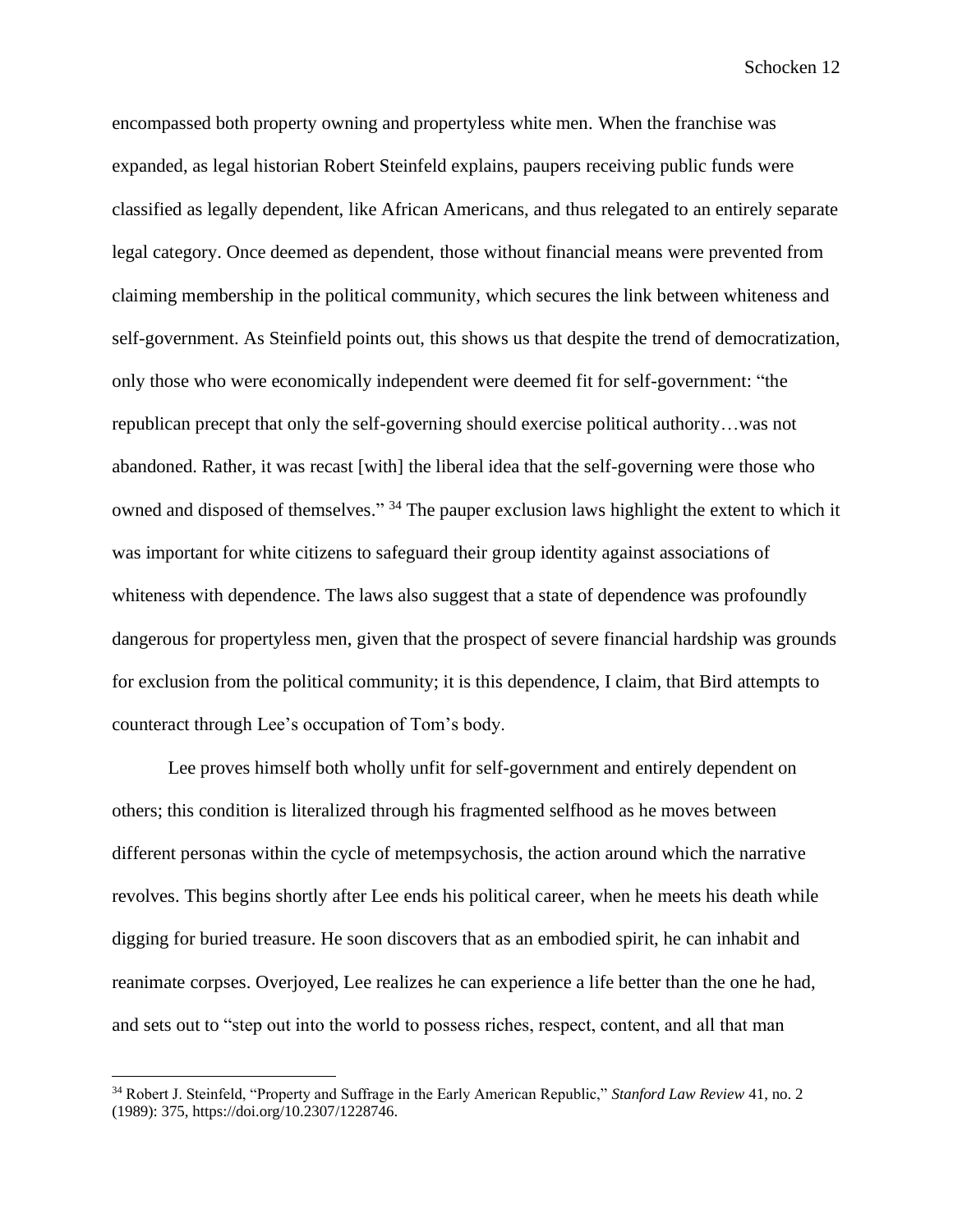covets"; these hopes are gradually shattered as he suffers one misfortune after another in each new body. <sup>35</sup> Interestingly, while Lee gains "property" in other bodies, the bodies' original occupants determine his interiority, rendering him utterly dependent on their personality and idiosyncrasies. This is a reflection of the novel's materialist view of identity as determined by the body, as Lee asserts in a reflection: "a man's body is like a barrel, which, if you salt fish in it once, will make fish of every thing you put into it afterwards."<sup>36</sup> If this were not the case, Lee would not have been able to truly become a different person with each incarnation. Lee is typically transformed entirely, as when he enters, for instance, the body of Abram Skinner, a miserly money-lender: "I had leisure to exchange all previous characteristics that might have clung to me, for those that more properly belonged to my new casing…My soul had lost its identity; it had taken its shape from the mould it occupied."<sup>37</sup> In this sense, Lee's own selfhood is continuously fractured, spilling into and across different individuals. In his inherent lack of selfpossession and subjection to the authority of the bodies he inhabits, Lee fails to meet the Jacksonian criteria for political membership and continues to fulfill the stereotypes associated with poor men, thought by white elites to be incapable of exercising independent judgement. Lee's insufficient self-possession is further reinforced when he is repeatedly manipulated, swindled, and victimized by opportunists in his new surroundings. In this sense, Lee's limited self-government (fleeting as that self may be) leaves him in a state of vulnerability, open to the scheming of others.

<sup>35</sup> Bird, 52.

<sup>36</sup> Bird, 41.

<sup>37</sup> Bird, 200.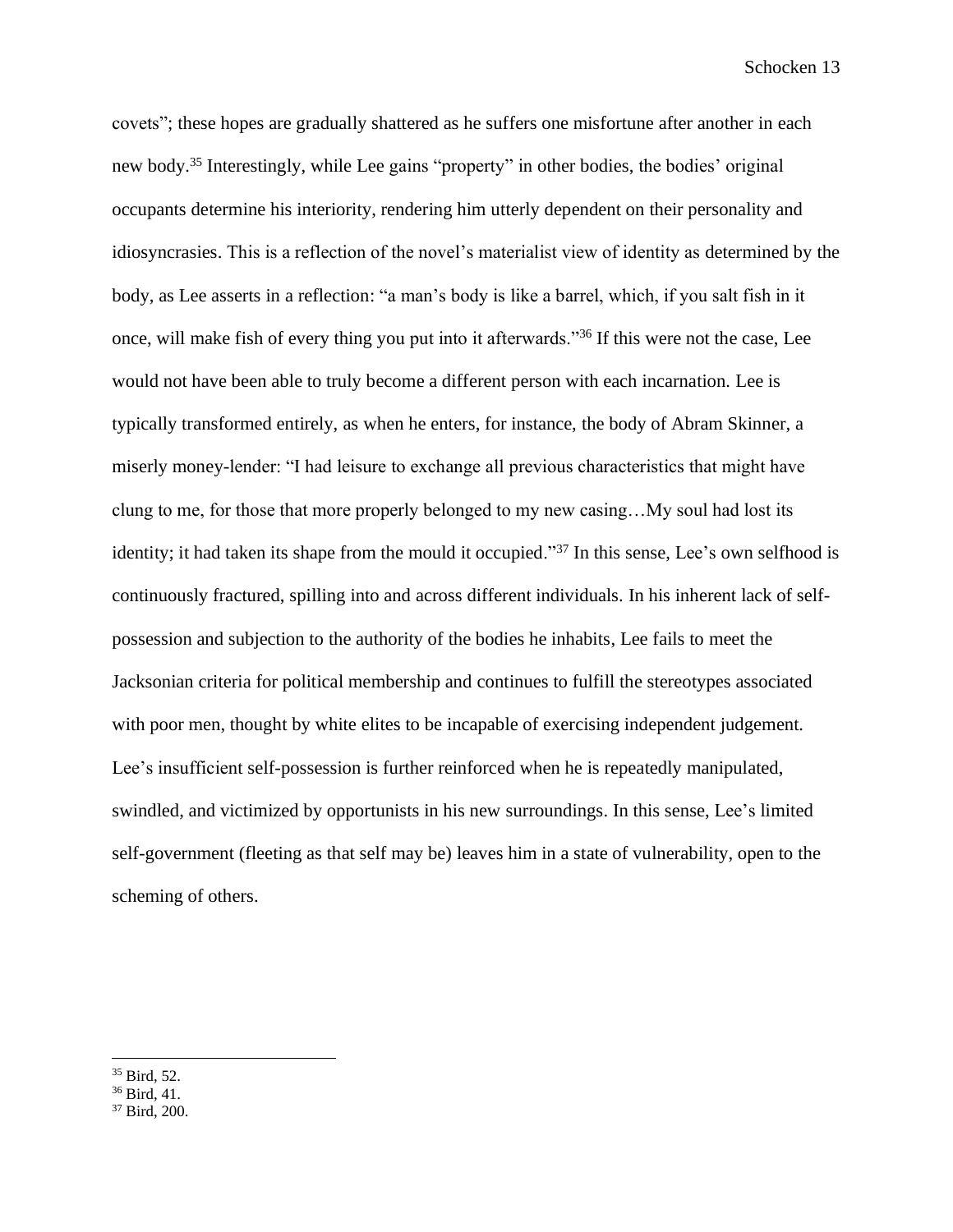## **Lee's Self-Deception: Lingering Whiteness and the Surveillance of Blackness**

While Lee is easily manipulated by those he encounters (and to some extent, by the bodies he inhabits), Bird reverses these dynamics when Lee occupies the body of Tom, an enslaved man; this episode in the narrative allows for a display of the mastery of whiteness, thus reaffirming its proprietary value. This is not a conscious dynamic on Bird's part, but rather, as I claim, one that demonstrates the anxiety surrounding the intersection of whiteness and dependence. In other white bodies, Lee is insufficiently self-possessed; his mastery over an enslaved body, however, must be accepted as a given. Throughout the "Tom" chapters, Lee deceives himself into believing that he is "no longer Sheppard Lee", an assertion that works to mask the dependence of whiteness on the control of Blackness, advancing a racial identity that is insular rather than relational. Importantly, Lee's invisible whiteness while in Tom's body also helps advance a conception of whiteness whose hegemony is self-evident.

At this stage, it is important to give a brief overview of the events that take place throughout Lee's embodiment of Tom given the centrality of this episode for my analysis. Prior to his acquisition of Tom's body, Lee inhabits that of Zachariah Longstraw, a philanthropist Quaker kidnapped by white criminals who misrepresent him as an abolitionist and take him to the South to be lynched by anti-abolitionists. As the angry mob closes in on him, Lee escapes by jumping into the recently deceased body of Tom, an enslaved African American who is killed after falling from a nearby tree while watching the lynching. When Lee, in Tom's body, awakens on the Virginia plantation where Tom lives, he is initially thrown into a state of despair: "Was there no other situation in life sufficiently wretched, but that I must take up my lot in the body of a miserable negro slave?."<sup>38</sup> Soon, however, upon becoming aware of the kindness of his master

<sup>38</sup> Bird, 332.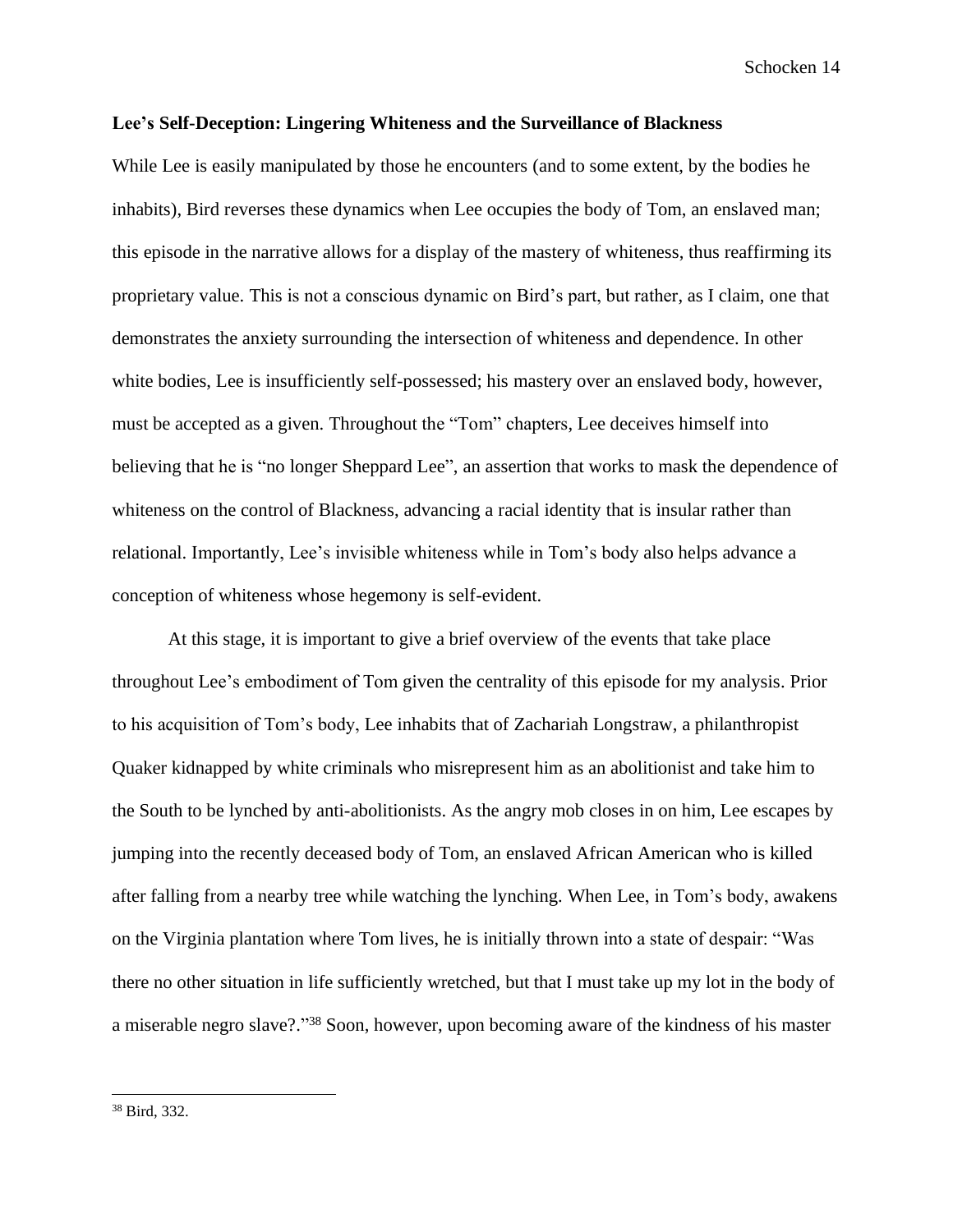and the lightness of his labor, Lee finds himself, for the very first time, "content, or very nearly so, with my condition." <sup>39</sup> This quickly changes when he, along with other members of the enslaved community, come across an anti-slavery pamphlet from which they learn about natural rights, awakening them to the injustice of their enslavement. The pamphlet stirs them to lead a bloody revolt against their enslavers, which is followed by their defeat. Lee is jailed and then hanged (albeit escaping shortly afterwards to a white body), while others are killed at the scene of the battle.

Lee's occupation of Tom's body allows him to prove his worth to his white society when he immobilizes himself during the revolt and monitors the behavior of the other enslaved rebels, marking a sharp break from his relationship with Jim Jumble. Lee claims authority, in this sense, by virtue of his whiteness. As David Roediger has shown, white laborers similarly positioned their racially embodied property (as W.E.B. Du Bois terms it, their "psychological wages") as central to their identity in contrast to African Americans, as a way of valorizing wage labor and legitimizing their political equality.<sup>40</sup> While the "Tom" chapters engage with this reality covertly, as I will demonstrate, scenes of intense class stratification typical of the Jacksonian era suffuse the novel. A stark instance is shown when Lee, as Zachariah Longstraw – Bird's satirical portrait of the self-interested, do-gooder philanthropist – "benevolently takes part in the efforts of…poor unfortunate needle-women to obtain better wages".<sup>41</sup> After Lee suggests that they would find more work as domestic servants, they angrily emphasize their racialized freedom (albeit limited, given their gender) in opposition to those enslaved: "'he wants to make niggur servants of us! *us*, that is freeborn American girls!"<sup>42</sup>

<sup>39</sup> Bird, 341.

<sup>40</sup> Roediger, *The Wages of Whiteness*.

<sup>41</sup> Bird, 279.

<sup>42</sup> Bird, 280 (italics in original).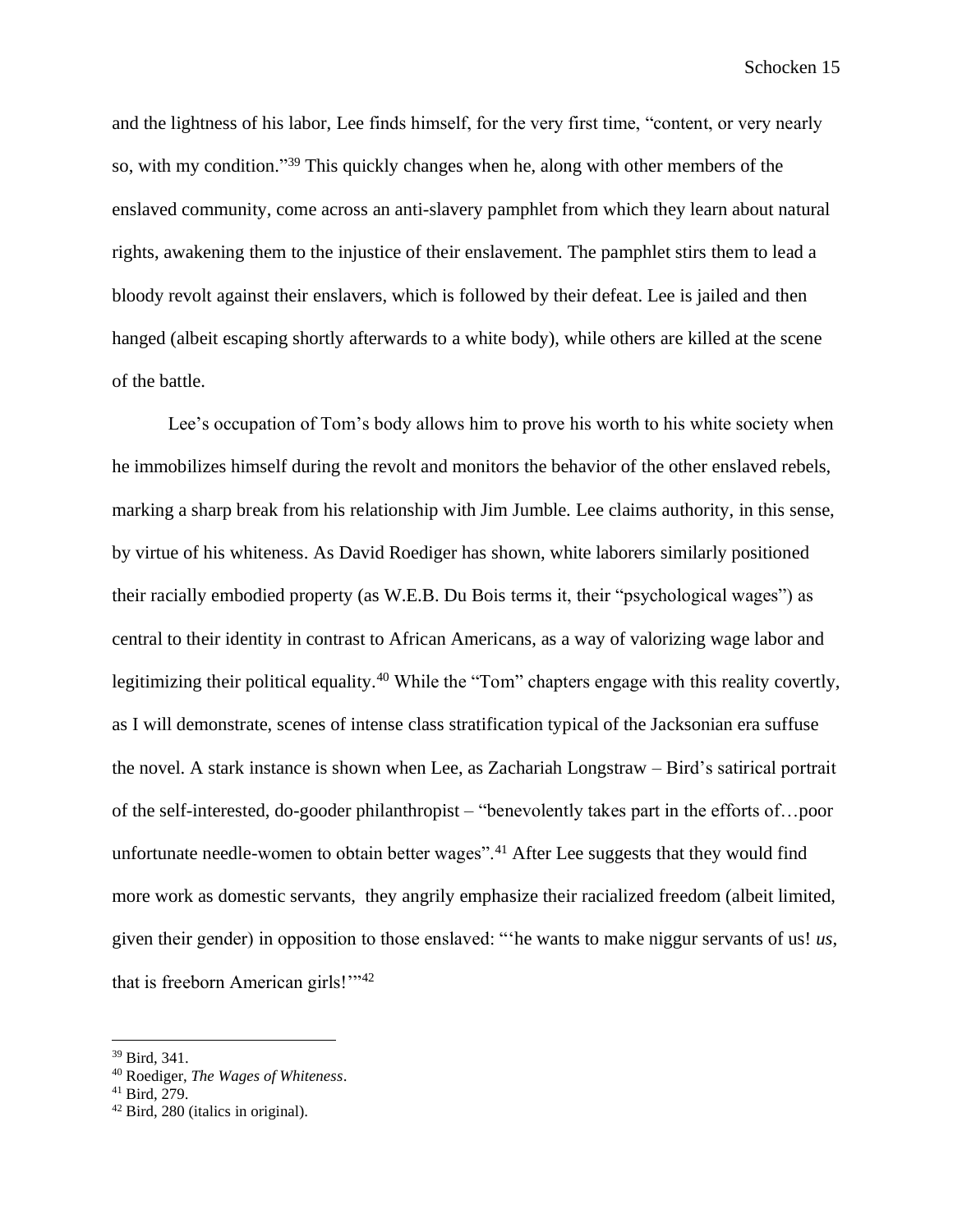Lee follows a similar route when he asserts his property rights in Tom's body as a way of offsetting previous connotations of dependence. While Lee takes the center stage of action upon entering other bodies, as fitting for a protagonist, in Tom's body he is constantly but inconspicuously on the outside of events, looking in, despite claiming otherwise. In this sense, Tom virtually has no existence as a character outside of being embodied property for Lee. My analysis of this episode draws on legal scholar Cheryl Harris's seminal theory of whiteness as property to illuminate the practices in the novel that reinforce the link between whiteness and property rights. Central to Harris's theory is the idea that whiteness is not just a privileged status, but a legal construct: "according whiteness actual legal status converted an aspect of identity into an external object of property, moving whiteness from privileged identity to a vested interest."<sup>43</sup> Harris draws on the theory of property interest in whiteness first developed by Albion Tourgée in his brief for *Plessy v. Ferguson* (1896), where he argued that Plessy, who appeared white but was considered Black under Louisiana law, was deprived of the "reputation of being a white man" in being removed from a train car designated for whites.<sup>44</sup> Harris asserts that the reputation of whiteness hence becomes a form of property which entails the right to exclude others, a notion that also uncovers the fragile nature of whiteness: "the right to exclude was the central principle…of whiteness as identity, for mainly whiteness has been characterized, not by an inherent unifying characteristic, but by the exclusion of others deemed to be 'not white."<sup>45</sup> While the conception of the property of whiteness as an intangible asset emerged during the turn of the century, after the "formal end of legal race segregation," Harris indicates that the status of whiteness was already precarious during the antebellum era, when the boundaries between

<sup>43</sup> Harris, "Whiteness as Property," 1725.

<sup>44</sup> *Plessy v. Ferguson*, 163 U.S. 538, 540 (1896).

<sup>45</sup> Harris, 1736.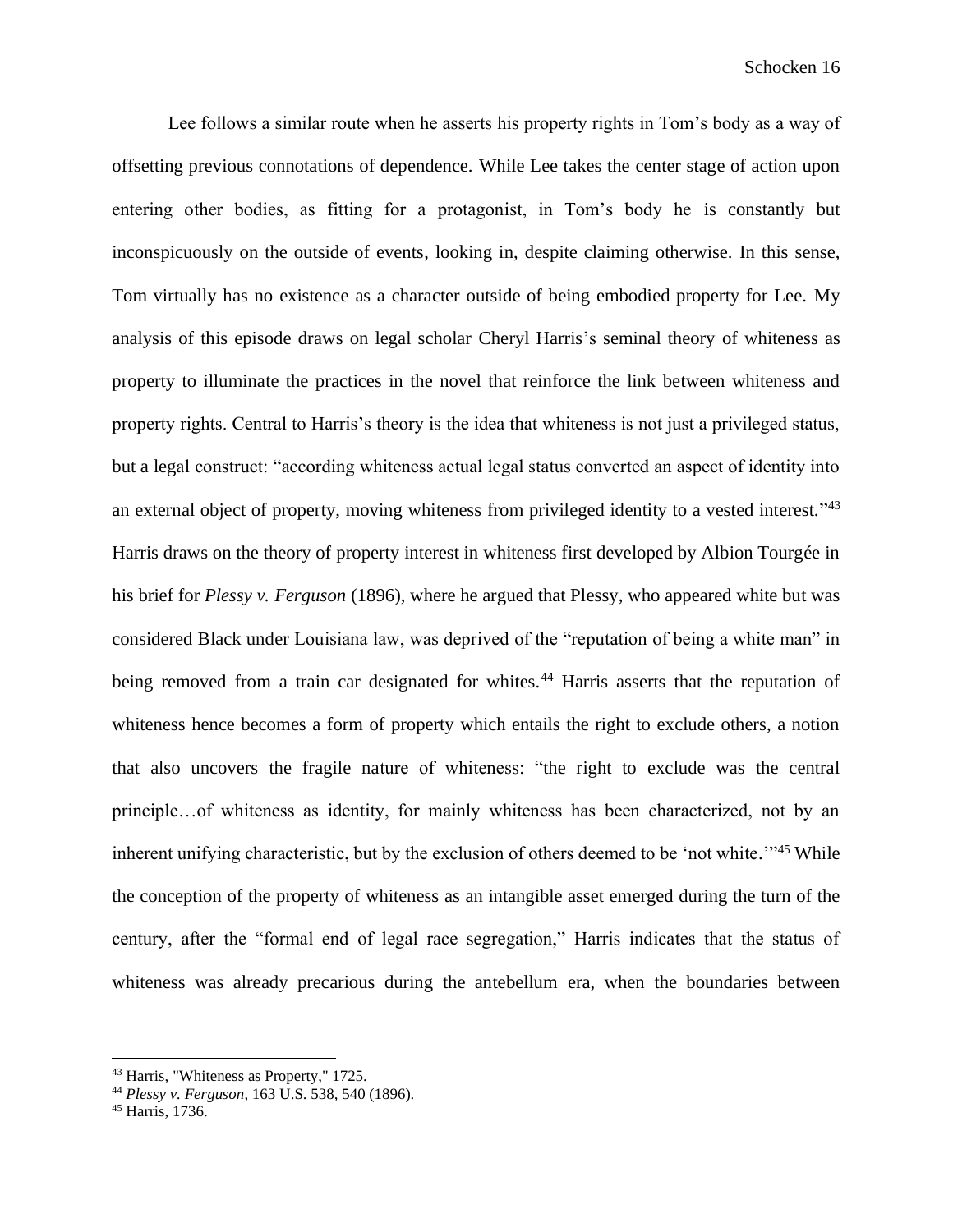Blackness and whiteness were less easily permeable: this was a time when "'Black' racial identity marked who was subject to enslavement; 'white' racial identity marked who was 'free' or, at minimum, not a slave".<sup>46</sup> My exploration of the "Tom" chapters follows Harris's assertion that "whiteness became a shield from slavery, a highly volatile and unstable form of property"; it is because of these stakes that Bird does not allow Tom's identity to eclipse that of Lee's, even at the price of an inconsistency in the novel's logic of metempsychosis.<sup>47</sup>

By literally embodying Tom, Lee has absolute authority over his body. While Lee inhabits and makes use of a variety of bodies, his relation to Tom's body is that of ownership. Within the logic of white racial domination, mastery needs to be immediately assumed, and not explained; Lee's self-deception masks this construction, thus facilitating its reality. The power dynamics embedded in Lee's relationship with Tom can be better understood through the Roman doctrine of absolute property. As Orlando Patterson explains, "Romans invented the legal fiction of absolute dominium or absolute ownership" in order to formalize the status of slaves as things entirely owned by others.<sup>48</sup> The notion of "absolute power" included not just the right to use, "but perhaps most significantly, as the Danish legal historian C. W. Westrup notes, it has the psychological meaning 'of inner power over a thing beyond mere control.'" <sup>49</sup> Lee's manipulation of Tom's body, which results in immobilization, is precisely an expression of such "inner power"; when the revolt takes place, Tom becomes paralyzed with guilt and feels unable to participate in the violence. Tom is hence reduced to malleable property, but also, more importantly, one that is animated with human capacities via Lee's white personhood, enabling

<sup>46</sup> Harris, 1718.

<sup>47</sup> Harris, 1720.

<sup>48</sup> Orlando Patterson, *Slavery and Social Death: A Comparative Study* (Cambridge, Mass.: Harvard Univ. Press, 1982), 31.

<sup>49</sup> Patterson, 31.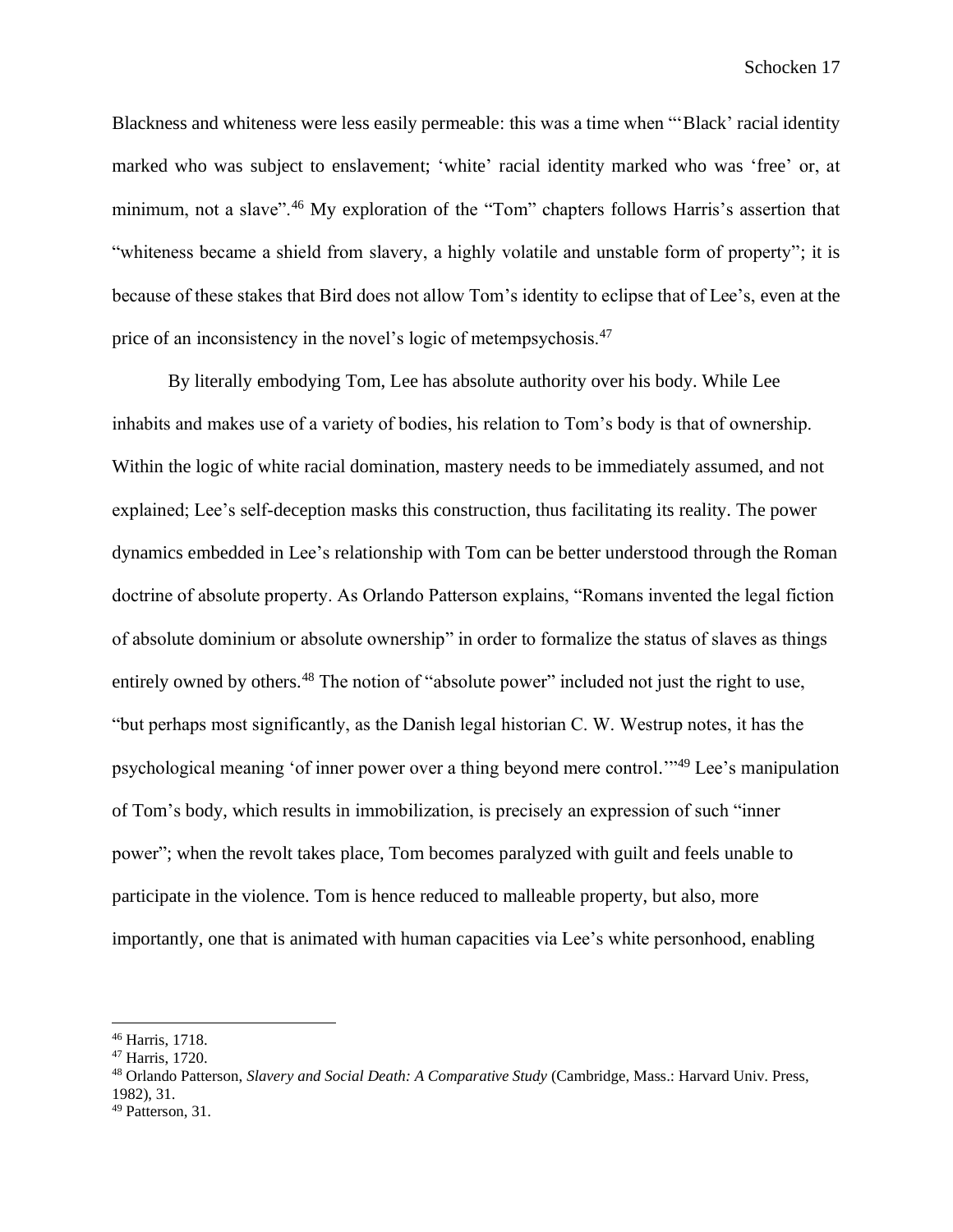him to take part in his own subjugation. This demonstrates Harris's argument that "whiteness became the quintessential property for personhood." <sup>50</sup> Tom's bondage extends beyond a property relation, showing, as Tourgée suggests, that "slavery was a caste, a legal condition of subjection to the dominant class, a bondage quite separable from the incident of ownership."<sup>51</sup> In this sequence, proprietary whiteness is consolidated by means of a performance of Black subordination, which is in line with both Patterson's and Tourgée's assertion that the control of the enslaver extends beyond ownership of the enslaved.

Crucially, Lee repeatedly insists that his occupation of Tom's body is in line with his inhabitance of other hosts, having no memory of his "past existence." <sup>52</sup> Yet various instances indicate that Lee has preserved a kernel not only of whiteness but also of his past self in Tom's body. Bird forges tacit connections between Tom and Lee, typical of the covert means by which the narrative consolidates the political legitimacy of propertyless men and white collective identity as a whole. Readers are aware that Lee has taken on Tom's body and identity, but implicit references to Lee sustain a connection between the two personas.<sup>53</sup> Only by establishing this connection of continuity can Lee reap the benefits of the proprietary value acquired in Tom's body. Similar to Lee, Tom is naturally indolent, with no inclination to work; fortunately, as Lee points out in an oblique reference to his previous existence, as an enslaved man, he "never had so

<sup>50</sup> Harris, 1730.

<sup>51</sup> *Plessy v. Ferguson*.

<sup>52</sup> Bird, 350.

<sup>&</sup>lt;sup>53</sup> Justine Murison's following observation regarding the pronounced presence of Lee's identity in Tom's body in her astute analysis of the novel in *The Politics of Anxiety* has served as a point of departure for my reading of the "Tom" chapters: "one of the reasons Tom's character troubles the narrative sequence is that, though he seems to be racially circumscribed, he is actually more like Lee than any of the other identities thus far". While Murison indeed acknowledges race as a factor in explaining Tom's disproportionately split-identity, my analysis attempts to explain this inconsistency through the persistence of whiteness. I depart from Murison by placing the origins of Tom's inner whiteness in efforts to consolidate proprietary whiteness, and counterbalance dependence. Additionally, while Murison often conflates Tom and Lee (using "Lee/Tom"), I claim that there is a hierarchy that keeps them separate, given Lee's control of Tom. Murison, *The Politics of Anxiety in Nineteenth-Century American Literature*, Cambridge Studies in American Literature and Culture (Cambridge ; New York: Cambridge University Press, 2011), 38..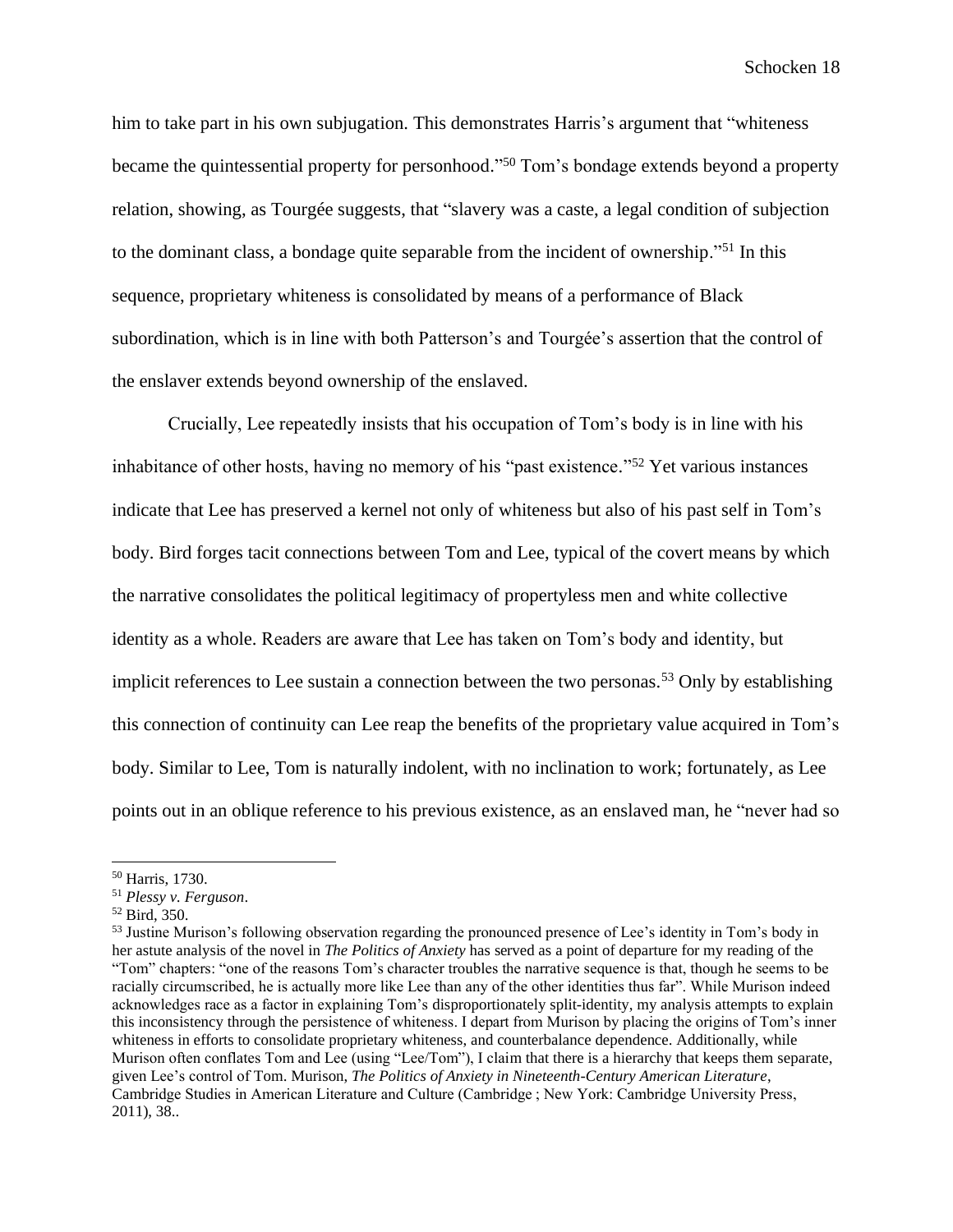easy and idle a time of it in [his] whole life".<sup>54</sup> Moreover, while Lee typically takes on the distinctive speech patterns of the characters he embodies (as with Longstraw's repeated use of the Quaker "thee" and "verily"), Tom's voice is not individualized; this is in contrast to the minstrel dialect of members of the enslaved community.<sup>55</sup> The stability of Lee's sense of self (he fully governs himself in this episode) is generated against the backdrop of his authority over Tom.

In determining that Lee's whiteness overpowers Tom's corporeal form, I move away from critical approaches to the novel that concur that personal identity in the narrative is determined by the body. Christopher Looby, for instance, notes in his introduction to the novel that Bird views the self as "physically determined," explaining that "at each of the transmigrations, Bird has Sheppard Lee give us an account of how one fiction of identity disassembles or decomposes and a new set of habits, propensities, sensations, and so forth is reassembled…into a person." 56 Sheppard Lee, he states, "essentially becomes a new person at each incarnation, with only a faint (and fading) memory of his previous states. Sheppard Lee is not so much a person as an afterthought." <sup>57</sup> As we see, however, Lee deviates from this principle when embodying Tom. Lee's original identity can indeed take a back seat when occupying the bodies of white characters, which explains precisely why all other characters have distinctive and fully-formed identities. Simply put, other characters have more room to grow because their whiteness is already established; Lee cannot afford to reduce his identity when embodying Tom because doing so would endanger whiteness. The notion that race trumps physical appearance is consistent with the conception that

<sup>54</sup> Bird, *Sheppard Lee*, 342.

<sup>&</sup>lt;sup>55</sup> Justine Murison makes this point, connecting Lee's "seamless integration" of both his narrative voice and body with Tom's as part of the novel's wider critique of pathological sympathy, noting that the "inability to delineate self from other haunts the narrative as a whole." *The Politics of Anxiety,* 37, 29.

<sup>56</sup> Christopher Looby, introduction to *Sheppard Lee*, xix.

<sup>57</sup> Looby, xvii.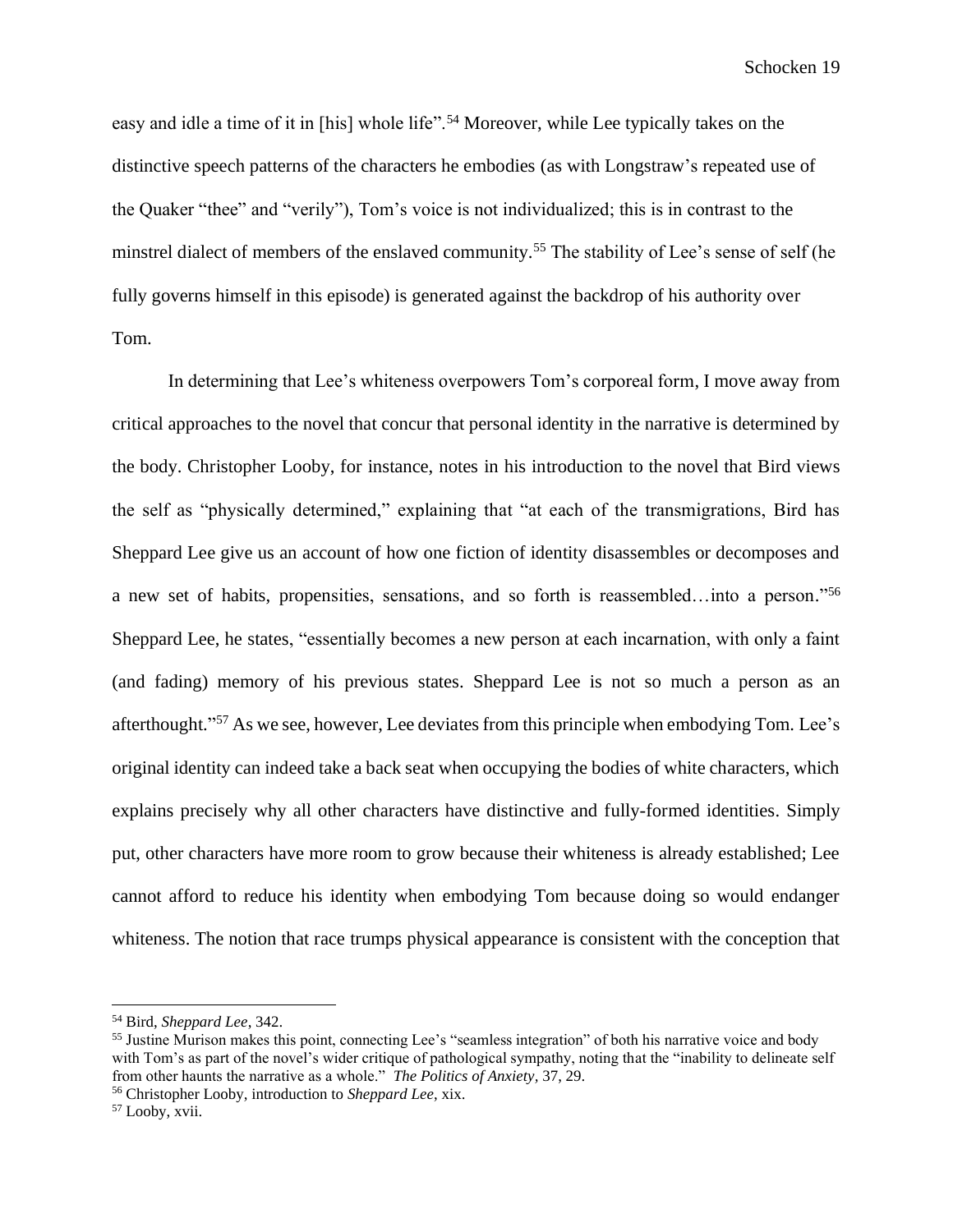existed during the antebellum period and intensified towards the turn of the century that the property of whiteness is indeed intangible, with race imagined as an interior truth. Accordingly, one's bodily appearance was not taken as a reliable marker of race – Homer Plessy's eviction from a white train car despite his white appearance stands as evidence for this claim.

While Tom's inner whiteness takes center stage when the revolt takes place, the first signs of his racial allegiance make an appearance beforehand, in the form of a wavering conscience. Tom is initially swayed by the abolitionist ideas described in a pamphlet discovered by a fellow enslaved man, noting that the "fatal book infected my own spirit as deeply as it did those of others," and vowing along with the other enslaved to "exterminate all the white men in Virginia, beginning with our master and his family." However, when the reality of the impending horrors dawns on him, he has a change of heart: "I remember that my blood suddenly froze within my veins when the conspiracy had reached this point; and the idea of seeing those innocent, helpless maidens made the prey of brutal murderers, was so shocking to my spirit that I lost speech..." Tom takes care to distance himself from the group of "brutal murderers," gesturing towards an alliance with whites. <sup>58</sup> The hierarchical division between the two races that is starkly protected in this episode is already foreshadowed in the title of the very first chapter that opens the sequence, "In which Sheppard Lee finds every thing black about him," where Lee gets accustomed to his new physical form.<sup>59</sup> The double connotation of the wording "about him" as concerning both Lee's own Black body and his surroundings in the form of the enslaved community is a precise reflection of the manner in which Bird manipulates embodied Blackness to straddle both identification and alienation. <sup>60</sup> Such tactics have the effect of establishing Tom

<sup>58</sup> Bird, 360.

<sup>59</sup> Bird, 331.

 $60$  Benjamin J. Doty similarly emphasizes the double meanings of the word "about" here, noting that we can interpret in "every thing black about him" as referring to Lee's Black skin, but also to his "darkness of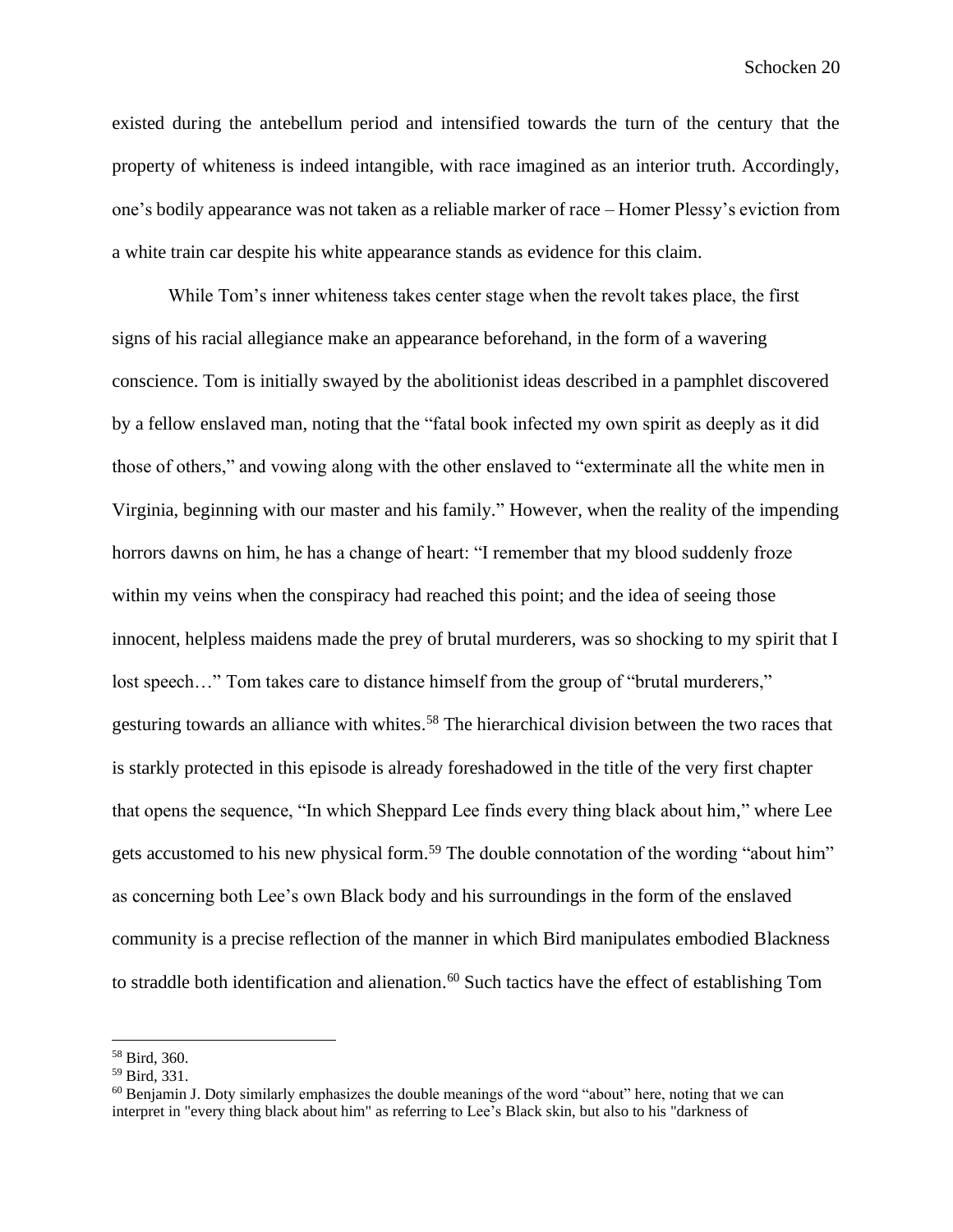as authentically Black, which gives more credibility to his eventual denouncement of his fellow enslaved companions.

Lee's regulatory authority increases when the revolt occurs, as shown in Tom's withdrawn perspective and his close observation of members of his community. When the enslaved men attack their enslaver's home, Tom becomes incapacitated, standing "rooted to the ground." <sup>61</sup> As they pursue the daughters of their enslaver, Tom reports the events that take place around him in a manner that preserves the purity of whiteness and the savagery of blackness. At one point, he notes with horror that one of the daughters, whose "face [w]as white as snow" was "separated only by a narrow plank from ruffians maddened by rage and carnage". Tom then remarks, after an enslaved man fails in his attempts to seize the daughter, that the man "was not destined to lay an impure touch on the devoted and heroic creature."<sup>62</sup> In these instances, Tom becomes a docile body, reducing himself to the status of spectator rather than participant and policing the actions of the enslaved. With no apparent external supervision, Lee's whiteness functions as a mechanism of internal surveillance – a self-sustaining mechanism. Lee's self-deception concerning the presence of his whiteness allows him to slip unnoticed into the position of an unseen watchman. In this sense, self-deception enables the practice of surveillance.

Throughout his embodiment as Tom*,* Lee denies the existence of his whiteness, creating the impression that it is of no relevance. Just one example is shown when he notes, "I was no longer Sheppard Lee….nor anybody else, except simply Tom, Thomas, or Tommy, the slave. I forgot that I once had been a freeman, or, to speak more strictly, I did not remember it…I had ceased to remember all my previous states of existence." Conveniently, Lee overlooks the

unconsciousness" given that the chapter begins with Lee's adjustment to Tom's body. Doty, "Satire, Minstrelsy, and Embodiment in 'Sheppard Lee,'" Early American Literature 51, no. 1 (2016): 131–56, 144.

<sup>61</sup> Bird, 365.

<sup>62</sup> Bird, 368.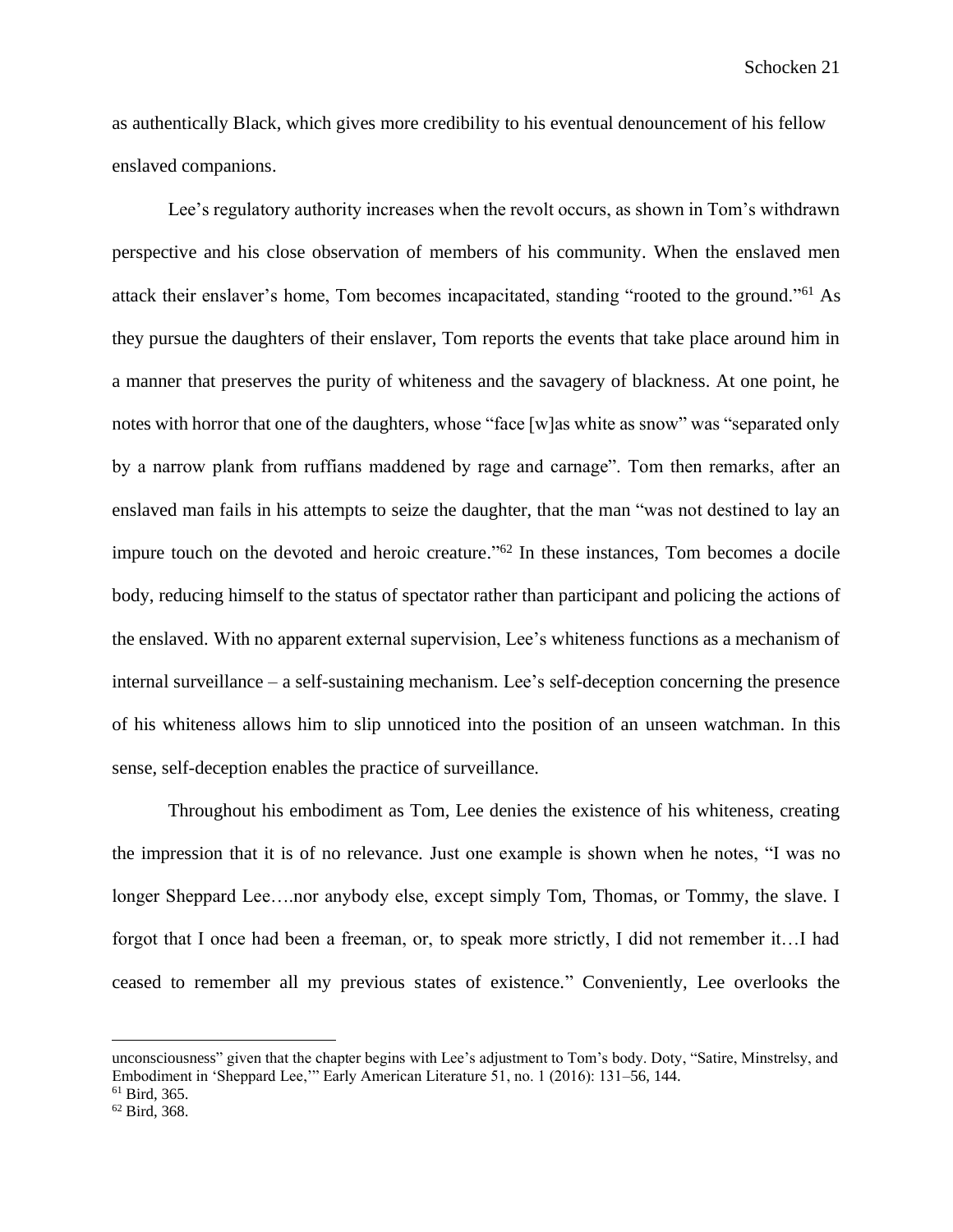impossibility of this statement inherent in his very acknowledgment of previous incarnations, and adds, "I could not have been an African had I troubled myself with thoughts of any thing but the present." <sup>63</sup> The dynamics at play throughout the sequence are similar to those of blackface minstrelsy, but with one crucial difference: while audiences at minstrel shows retain an awareness that the performer is "white inside," Bird's readers are not alerted to the presence of the mask, allowing unsuspecting readers to assume he has simply taken on Tom's identity just as he has taken on those of others. This is precisely what makes Lee's performance of blackness so insidious – unlike blackface, Bird erases the presence of the mask – or rather, makes it one with the body. Importantly, however, Lee's whiteness hovers in subliminal spaces while he asserts his authority over Tom's body, as previously demonstrated, rendering readers simultaneously aware and not aware of Lee's original identity. This has the double effect of not only reinforcing the connection between whiteness and property rights, but also of rendering this connection automatic and selfevident, as if reflecting a fact of reality. In his invisibility, Lee embodies the paradoxical properties that whiteness adopts to maintain its hegemony, as Richard Dyer details: "Whites must be seen to be white, yet whiteness as race resides in invisible properties and whiteness as power is maintained by being unseen. To be seen as white is to have one's corporeality registered, yet true whiteness resides in the non-corporeal."<sup>64</sup> By making Lee's whiteness invisible, the novel aids in naturalizing hegemonic whiteness as the unmarked norm.

At this point it is important to clarify that my contention is not that Bird deliberately constructs Lee as self-deceived. Instead, I hold that the self-deception is a manifestation of the white imperative (one that Bird falls into) of the period to bolster the proprietary value of whiteness. If we revisit Fingarette's account of self-deception, he explains that the self-deceiver is

<sup>63</sup> Bird, 341.

<sup>64</sup> Richard Dyer, *White: Twentieth Anniversary Edition* (Routledge, 2017), ch 2.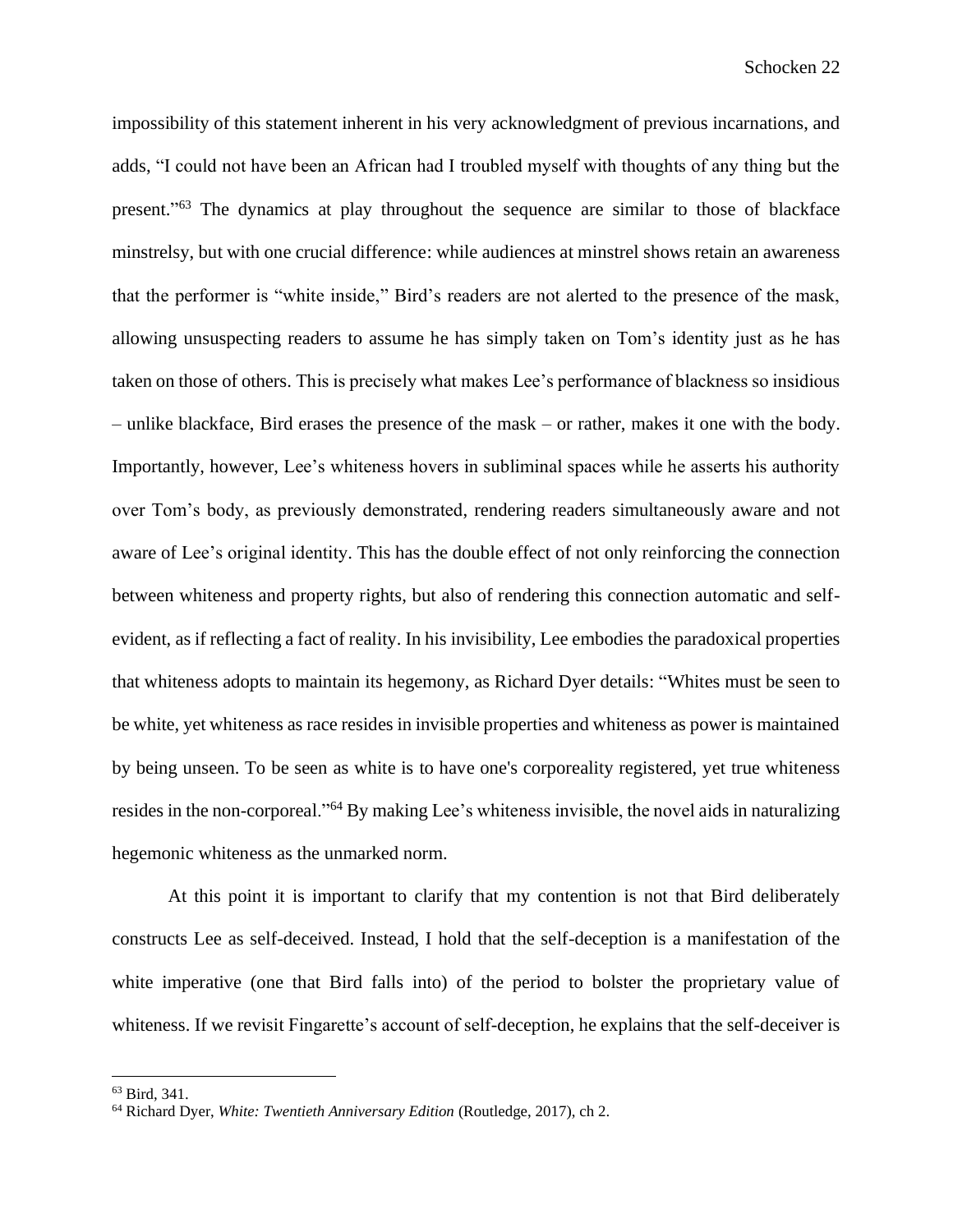one who "will be provoked into a kind of engagement which…the person cannot avow as his engagement, for to avow it would apparently lead to such intensely disruptive, distressing consequences as to be unmanageably destructive to the person. The crux of the matter here is the *unacceptability* of the engagement to the person."<sup>65</sup> Fingarette further explains that self-deception opens up a space where one can can occupy two opposing yet self-serving states simultaneously: an individual may "pursue specific engagements independently, as autonomous projects, without integration into the complex unity of a personal self."<sup>66</sup> In Lee's case, he is able to mask the stakes that are at hand. The "unacceptability" of Lee's engagement in embodying Tom would be an awareness of his investment in and dependency on this embodiment. This is precisely why Lee's assumption of racial invisibility plays a critical role – it engenders a construction of whiteness that reinforces its "natural" superiority. As a positionality, whiteness does not announce itself, constituting an "invisible normative power." 67

### **Inclusion and Exclusion**

The self-deceptive sequence in the novel (despite his insistence otherwise, Lee's identity becomes pronounced in Tom's body rather than minimized) is a manifestation of the dialectic of political inclusion and exclusion that characterized Jacksonian Democracy: the broadening of the franchise coincided with the disfranchisement of free African Americans, "shifting the property required for voting from land to whiteness."<sup>68</sup> This correlates with Rogers M. Smith's argument

<sup>65</sup> Fingarette, 86 (emphasis in original)

<sup>66</sup> Fingarette. 86.

<sup>67</sup> George Yancy, *Look, A White!: Philosophical Essays on Whiteness* (Temple University Press, 2012), 109. <sup>68</sup> Sherrow O. Pinder, *Whiteness and Racialized Ethnic Groups in the United States: The Politics of Remembering* (Lexington Books, 2012), 36.; Black disenfranchisement was widespread: "Blacks were legally disfranchised in New Jersey in 1807, in Maryland in 1810, in Connecticut in 1818, in Rhode Island in 1822, in Tennessee in 1834, in North Carolina in 1835, and in Pennsylvania in 1838." Diamond, Raymond T. and Cottrol, Robert J., "Codifying Caste: Louisiana's Racial Classification Scheme and the Fourteenth Amendment" (1983). Journal Articles, 286.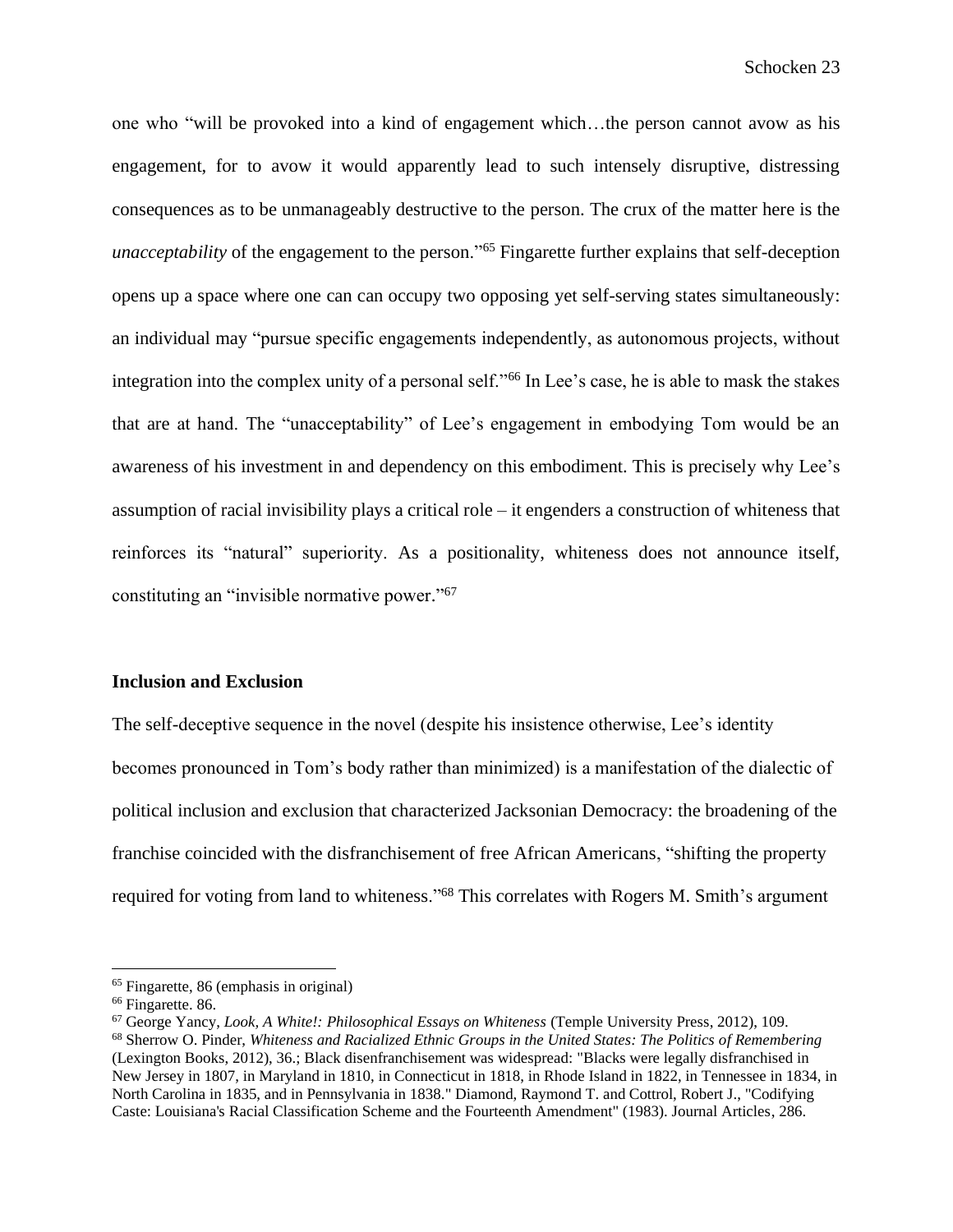that within American political culture, liberalism went hand in hand with the enactment of ascriptive hierarchies (eligibility for political membership as based on ascriptive features such as race and gender).<sup>69</sup> Lee implicitly consolidates proprietary whiteness by subordinating a Black man; similarly, racially exclusionary measures helped solidify a collective white male identity that included both property owners as well as landless wage earners. As historian David Brown reminds us, however, "class politics and elite privilege did not disappear"; lower-class whites were not seamlessly incorporated into the electorate, as the first section of my chapter has shown, and anxieties over white propertylessness seeped into the cultural imaginary.<sup>70</sup>

The novel's portrayal of the antidemocratic inclinations of the enslaved in Lee's embodiment of Tom, to which I will turn in this section, allow Lee to reinforce his own selfgovernment and citizenship by relation of opposition. Scholarship on whiteness has indicated that whites mobilized their race as what Peter Coviello has termed "a language of affiliation."<sup>71</sup> My analysis correlates with this assessment, but makes a crucial distinction: in my reading, not only is whiteness incorporeal, but its existence is masked via self-deception.<sup>72</sup> This is a manifestation of the formation process of white racial identity: it dissimulates its own investment in racial relationality, thus rendering itself neutral and naturalizing its hegemony.<sup>73</sup>

<sup>69</sup> Rogers M. Smith, *Civic Ideals: Conflicting Visions of Citizenship in U.S. History* (Yale University Press, 1997).  $70$  In his examination of conceptions of citizenship in the south, Brown notes that "to characterize citizenship as solely a matter of whiteness is to ignore ways in which elites remained influential in southern politics after universal suffrage was implemented"; Brown, "Citizenship, Democracy, and the Structure of Politics in the Old South," 17. <sup>71</sup> Coviello, *Intimacy In America*, 4. See also Dana D. Nelson, *National Manhood: Capitalist Citizenship and the Imagined Fraternity of White Men*, New Americanists (Durham: Duke University Press, 1998).

 $^{72}$  In considering whiteness as immaterial, I follow Albion W.Tourgée and Cheryl Harris's conceptualization of whiteness as status and reputation.

<sup>&</sup>lt;sup>73</sup> Relatedly, Robyn Wiegman has argued that post-emancipation, white men constituted their citizenship as a "disembodied entity" through practices of lynching, and in this "'freed' [themselves] from the corporeality that might otherwise impede [their] insertion into the larger body of national identity. Inversely, lynching ascribed African American bodies with an "extreme corporeality that defined [their] distance from the privileged ranks of citizenry." Robyn Wiegman, *American Anatomies: Theorizing Race and Gender* (Duke University Press, 1995), 94..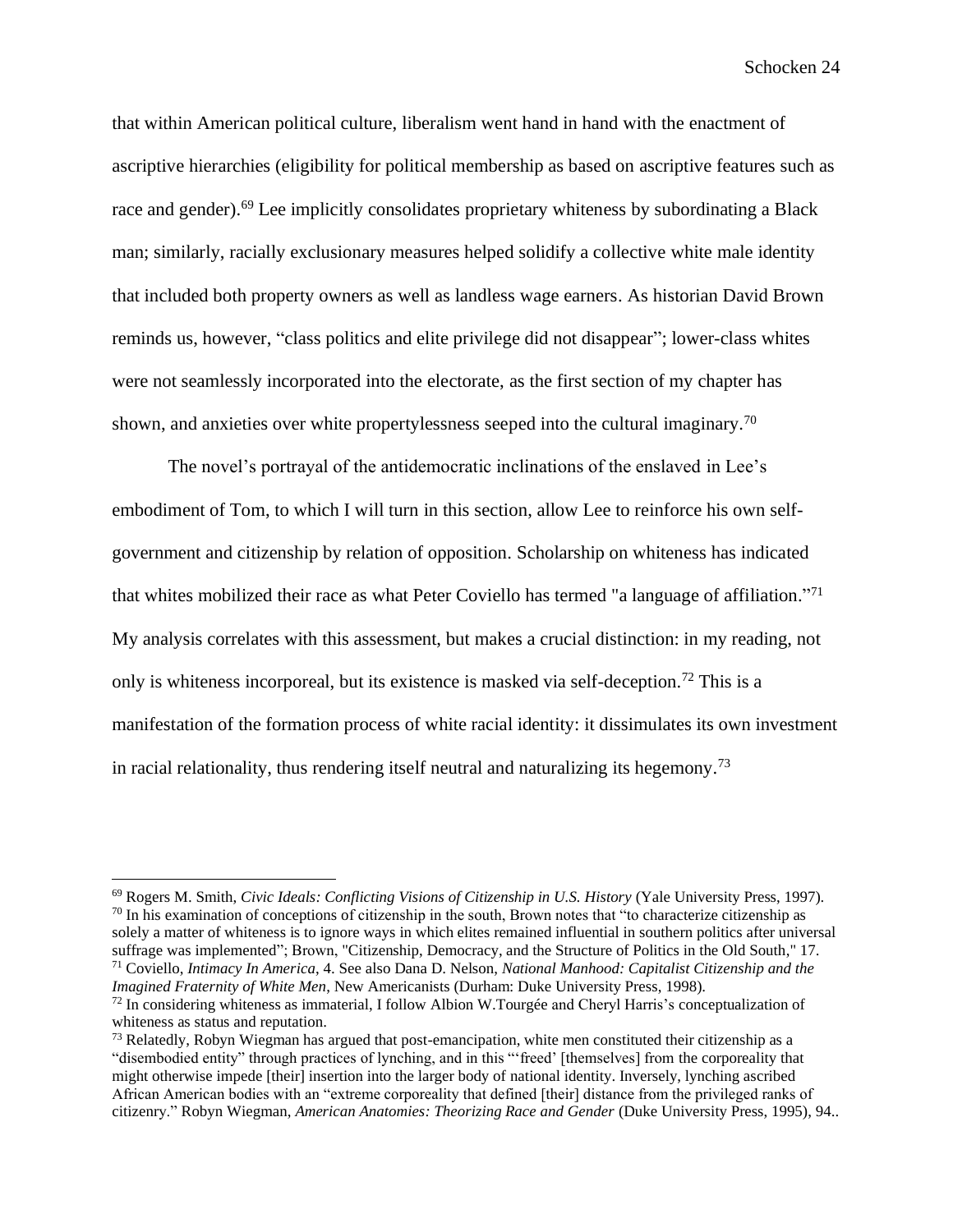A concrete example of this self-deceptive logic of relationality that helps sustain whiteness as autonomous mastery without explicitly saying so can be found in comments made by Democrat Benjamin Martin at the Pennsylvania Constitutional Convention in 1838, two years after the novel's publication. Up until then, the State Constitution recognized the right of "every freeman..age 21" to vote, a wording that allowed for the inclusion of the state's propertied African Americans in the franchise. The 1838 convention eventually restricted suffrage to "white freemen," effectively disenfranchising black men. Martin, who had pushed for inserting the word "white" into the suffrage article, explained his position in favor of Black disenfranchisement as follows:

To hold out to [African Americans] social rights, or to incorporate them with ourselves in the exercise of the right of franchise, is a violation of the law of nature…the divisionary line between the races, is so strongly marked by the Creator, that it is unwise and cruelly unjust, in any way, to amalgamate them, for it must be apparent to every well judging person, that *the elevation of the black, is the degradation of the white man*. 74

While Martin clearly states that his rationale for Black disenfranchisement partially stems from his belief that the "elevation" of African Americans leads to the "degradation" of whites, the implied flip side that remains unsaid is that the elevation of whites is dependent on the degradation of Blacks. Martin freely states that the bestowal of political rights on African Americans effectively depreciates the value of such rights for white men. However, the ensuing implication, by which white Americans in fact rely on the subjugation of African Americans for the coherence of their identity, does not rise to the surface, for this would suggest an inherent dependency. By positioning the "elevation of the black" as the cause of "the degradation of the

<sup>74</sup> Pennsylvania Constitutional Convention, *Proceedings and Debates of the Convention of the Commonwealth of Pennsylvania, to Propose Amendments to the Constitution: Commenced and Held at Harrisburg, on the Second Day of May, 1837* (Packer, Barrett, and Parke, 1838), 321 (my emphasis).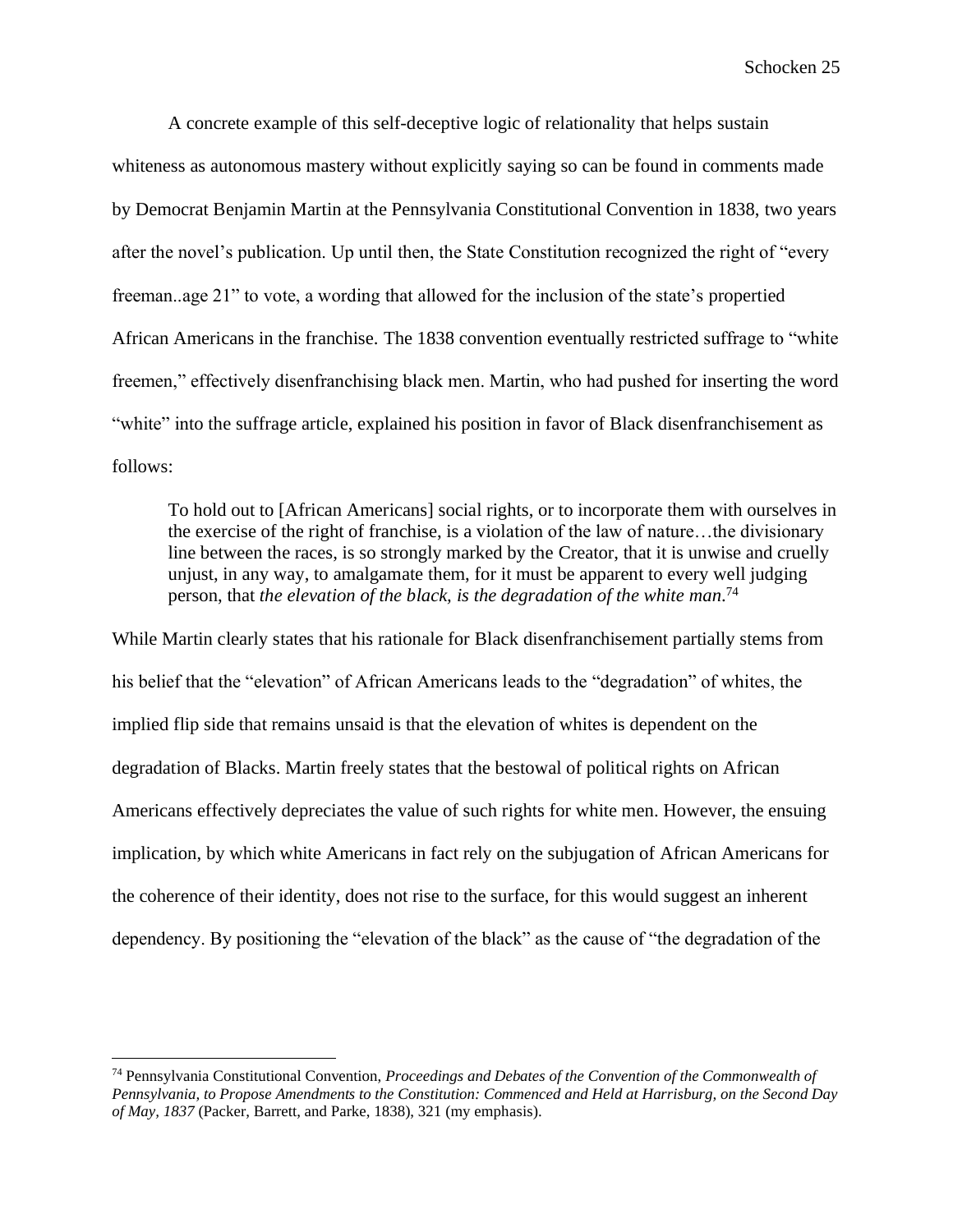white man," Martin can portray whiteness as an insular group identity – yet this also reveals its constant need for reinforcement through the subjugation and exclusion of racialized others.<sup>75</sup>

Martin's justification for the disenfranchisement of African Americans rests upon what he sees as the natural unfitness of African Americans for self-government and citizenship. Similar debates were taking place at constitutional conventions in the years leading up to the novel's publication, where delegates attempted to determine who should be able to vote. As Laura E. Free points out, those "who argued that race and gender, rather than service or property, determined voting fitness had a particular problem: in their states African American men already were enfranchised and had been so for decades—if they had enough property. Therefore, antiblack suffrage delegates had to explain exactly why black men should be disfranchised."<sup>76</sup> This inconsistency indicates precisely why it was precarious to rely on whiteness as an embodied marker of fitness for self-government.<sup>77</sup> Given this reality, an urgency developed among white citizens not only to define citizenship through whiteness, despite its unstable referential status, but also to perpetuate the image of African Americans as naturally unfit for political responsibility – an equation that Bird's novel seeks to reinforce. Given that whiteness is defined through what is not, whiteness comes to signify what Richard Dyer terms, citing philosopher David Lloyd, a "subject without properties" that is "unmarked, universal, just human."<sup>78</sup>

<sup>75</sup> As Nancy Bentley explains in her discussion of counterfactual narratives, nineteenth-century white liberals also fell into a relational dynamic that prioritized their whiteness – even when advocating for African Americans' political rights. As Bentley shows, Tourgée played to this proclivity in his brief for *Plessy v. Ferguson* when "he urged the justices to transplant their racial experience as white men into black bodies," asking them to imagine themselves with "black skin and curly hair." Combined with Bird's fiction, this points to the white inability to comprehend Blackness on its own terms. Bentley, "The Fourth Dimension: Kinlessness and African American Narrative," Critical Inquiry 35, no. 2 (January 2009): 286, https://doi.org/10.1086/596643.

<sup>76</sup> Free, *Suffrage Reconstructed: Gender, Race, and Voting Rights in the Civil War Era* (Cornell University Press, 2015), 73.

 $77$  See Matthew Frye Jacobson's discussion of how the existence of free African Americans in the antebellum era stood out as a "political anomaly" within the logic of a "republican framework of racially recognized 'fitness for selfgovernment.'" Jacobson, *Whiteness of a Different Color* (Harvard University Press, 1999), 28. <sup>78</sup> Richard Dyer, *White*, ch 1.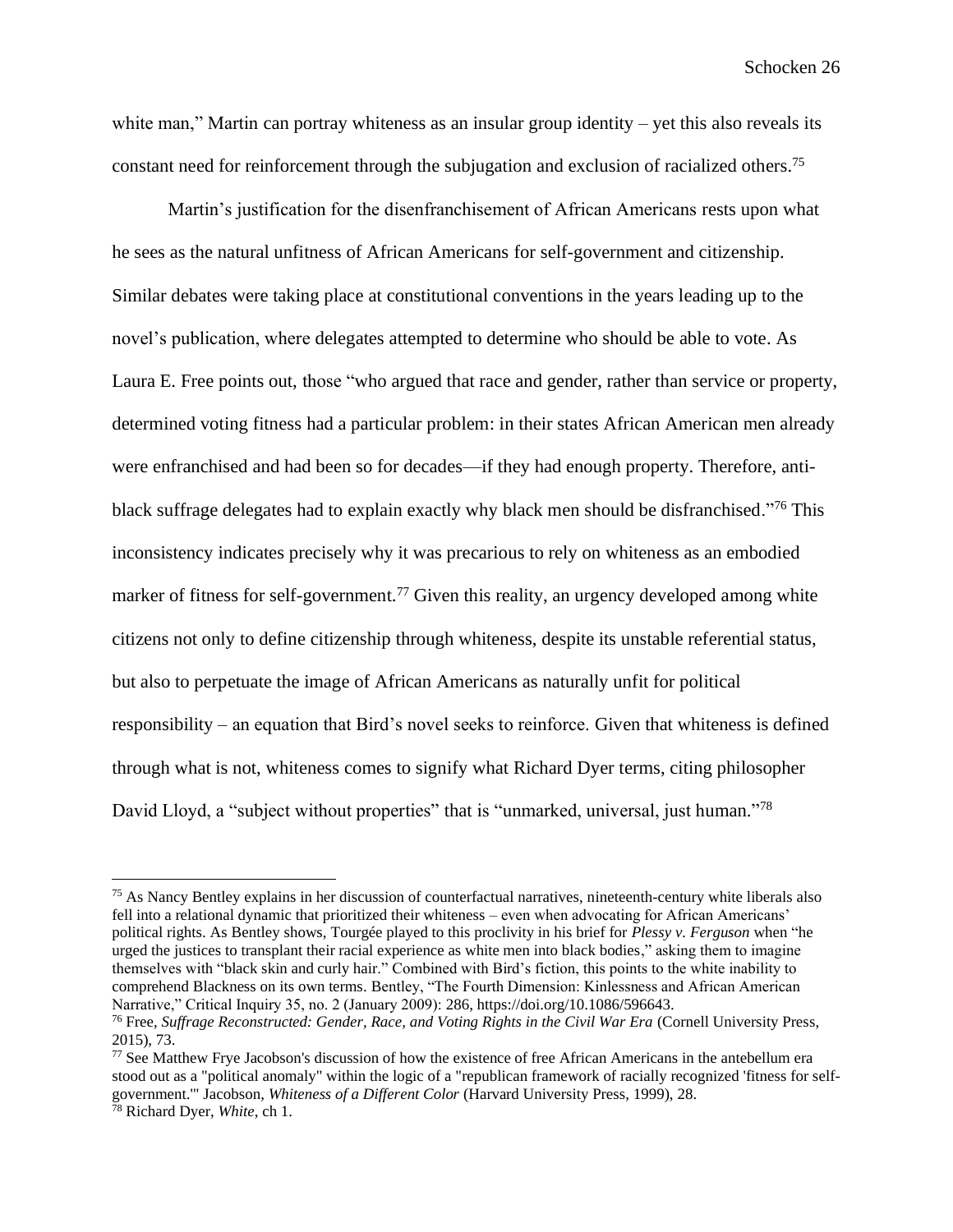Given my assertion that Bird's portrayal of Tom serves the purpose of consolidating Lee's proprietary whiteness, the scenes that lead up to the revolt — which include the enslaved community's engagement with human rights discourse as located in the abolitionist pamphlet seem misplaced. However, these scenes only further solidify the equation of whiteness with selfgovernment by demonstrating, by way of opposition, the slaves' misapplication of natural rights in their blind following of the incendiary pamphlet. Throughout, Lee's whiteness remains immaterial as he retreats to the sidelines when the enslaved debate amongst themselves. In his relative silence, Lee embodies the voice of reason, further fashioning his position as a rational political subject.

Channeling white reservations, Lee (as Tom) presents the pamphlet as follows: "Unluckily, the very next paragraph was opened by the quotation from the Declaration of Independence, that 'all men were born free and equal,' which was asserted to be true of all men, negroes as well as others; from which it followed that the master's claim to the slave born in thraldom was as fraudulent as in the case of one obtained by purchase."<sup>79</sup> The enslaved respond with indignation upon discovering the injustice of their servitude. One enslaved man, using minstrel dialect and evoking language used in abolitionist campaigns, remarks the following: "'Whaw dat?' said Governor; 'Decoration of Independence say *dat*?...'All men born free and equal.' A nigga is a man! who says *no* to dat? How come Massa Cunnel to be massa den?"<sup>80</sup> However, Bird shows that the enslaved are quick to distort ideals of equality for self-serving purposes – a misunderstanding already invoked in their referral to the Declaration as a mere "Decoration". In supposedly citing the Declaration of Independence, Bird sets up a parallel between the condition of the enslaved and that of the white colonists who fought for independence from the British

<sup>79</sup> Bird, 353.

<sup>80</sup> Bird, 353.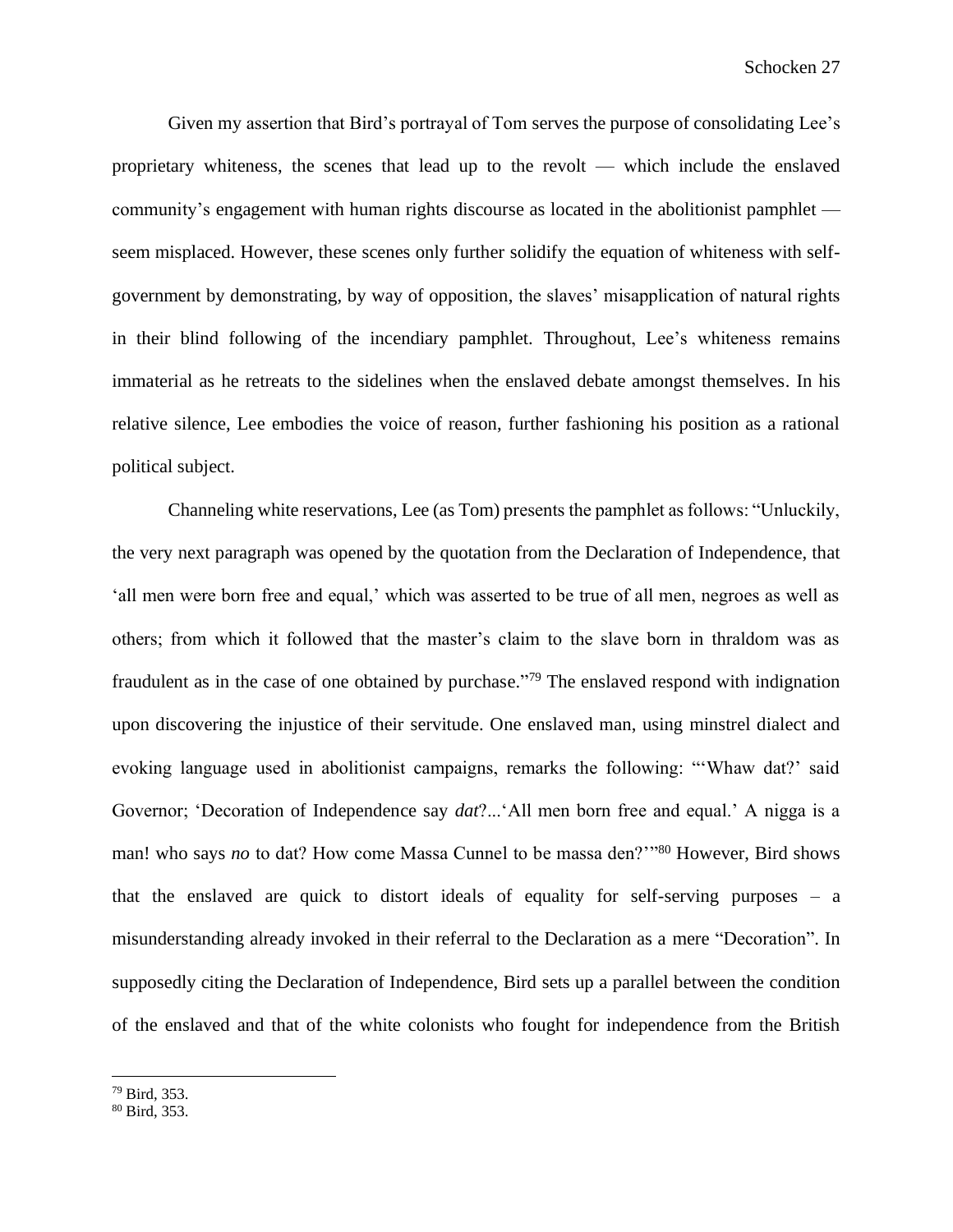monarchy.<sup>81</sup> However, rather than strive for their own liberation, the pamphlet creates in the enslaved a desire for sovereignty.

The debates surrounding the enfranchisement of the white working-class and the accompanying disfranchisement of African Americans that were taking place while Bird was writing the novel, seem to have created an imperative for him to present African Americans as incapable of independent thought. Indeed, Bird was fearful of the prospect of Black voters and political equality, as he indicated in a letter to his friend Samuel Groome. In the letter, Bird indirectly invokes the Pennsylvania Convention when explaining his desire to leave the state:

I had then some thoughts of turning clodhopper and setting up my stakes on the Eastern Shore; and I have now a stronger tendency that way than ever; for our blackguards in the Convention are actually debating the propriety of admitting the negroes to the right of suffrage,— a measure that will drive me out of Pennsylvania, were the alternative the other side of the Rocky Mountains, and the very thought of which— though I believe there is not much fear of its actual occurrence— sharpens my desire to be off.<sup>82</sup>

The enslaved community's engagement with the pamphlet presents Bird with the opportunity to solidify his arguments against Black suffrage. The pamphlet, as Lee details, tells the enslaved that "the negro was, in organic and mental structure, the white man's equal, if not his superior, and that there was a peculiar injustice in subjecting to bondage *his* race, which had been (or so the writer averred), in the earlier days of the world, the sole possessors of knowledge and civilization."<sup>83</sup> While Bird is clearly disparaging what he sees as the inflammatory publications of abolitionists,

<sup>&</sup>lt;sup>81</sup> As Justine Murison points out, the abolitionist pamphlet in fact quotes the French Declaration of the Rights of Man rather than the American Declaration; Murison situates this as part of Bird's critique of abolitionist rhetoric, pointing out that with this, "Bird implies that a French revolutionary Terror will follow the spread of abolitionist principles, and these associations draws in Haiti as a prominent site of revolt." Murison, 42-43.

<sup>82</sup> Robert Montgomery Bird, The Robert Montgomery Bird Papers (Rare Book and Manuscript Library, University of Pennsylvania), box 1, folder 62, quoted in Peter Jaros, "The Faculties of Law: Robert Montgomery Bird's Sheppard Lee as Legal Fiction." J19: The Journal of Nineteenth-Century Americanists 3, no. 2 (2015): 307-335, 325. doi:10.1353/jnc.2015.0027. Jaros explores the novel in relation to the context of the 1838 Pennsylvania Constitutional Convention, by which he sheds light on the novel's "remarkable superimposition of two complementary crises of personhood: one corporate and one racial." Jaros, 308. <sup>83</sup> Bird, 356 (emphasis in original).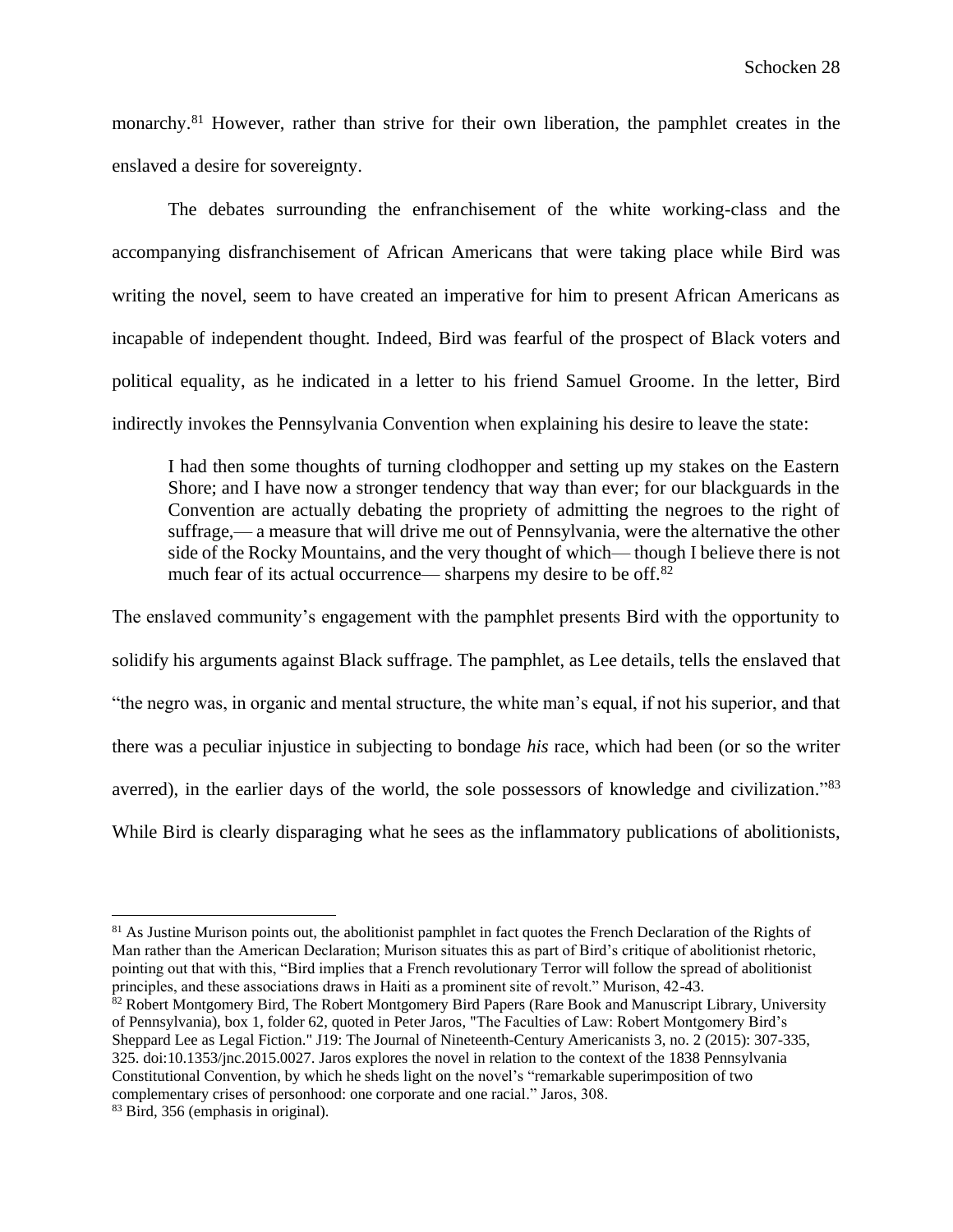the enslaved are portrayed as equally to blame for their uncritical acceptance of the information. The pamphlet only ignites the aggression that was already in them, as Lee explains: "there was scarcely a word in it" – which we can take to encompass both the natural rights arguments and the claims of their racial superiority –"that did not contribute to increase the evil spirit which its first paragraph had excited among my companions."<sup>84</sup> The enslaved, he details, "received with uncommon pleasure" notions concerning the "original greatness of their race," and the "reviving grandeur [of their race] in the liberated Hayti, convinced them they possessed the power to redress their wrongs."<sup>85</sup> In these scenes, Bird is also drawing upon and responding to anxieties about the threat of slave revolts, which were particularly heightened in these years following Nat Turner's 1831 rebellion, occurring five years before the novel's publication. The possibility of what Derrick Spires calls "black self-assertion" present both in state constitutional conventions and in the phenomenon of slave revolts, leads Bird to depict the enslaved as the antithesis of citizens.<sup>86</sup>

Instead of striving for equality within a democratic society, as in line with the outwardly egalitarian reforms of the Jacksonian era that reorganized white society, the enslaved purportedly seek to secure a status-based hierarchy within which each is on top. This is apparent when they voice their ambitions to hold positions of nobility following their imagined victory. After one enslaved man mentions the "great kings and generals…who had distinguished the race in olden time," the following exchange takes place:

'What *you* speak faw, pawson?' said Governor, interrupting him and looking round with the the air of a lord; 'I be king, hah? And hab my sarvants to wait on me!' 'What you say dah, Gub'nor?' cried Zip the fiddler, with equal spirit: 'You be king, I be president.'

'I be empr'ror, like dat ah nigga in Hight-ty!' said another. 87

<sup>84</sup> Bird, 356.

<sup>85</sup> Bird, 357.

<sup>86</sup> Spires, *The Practice of Citizenship,* 247.

<sup>87</sup> Bird, 361.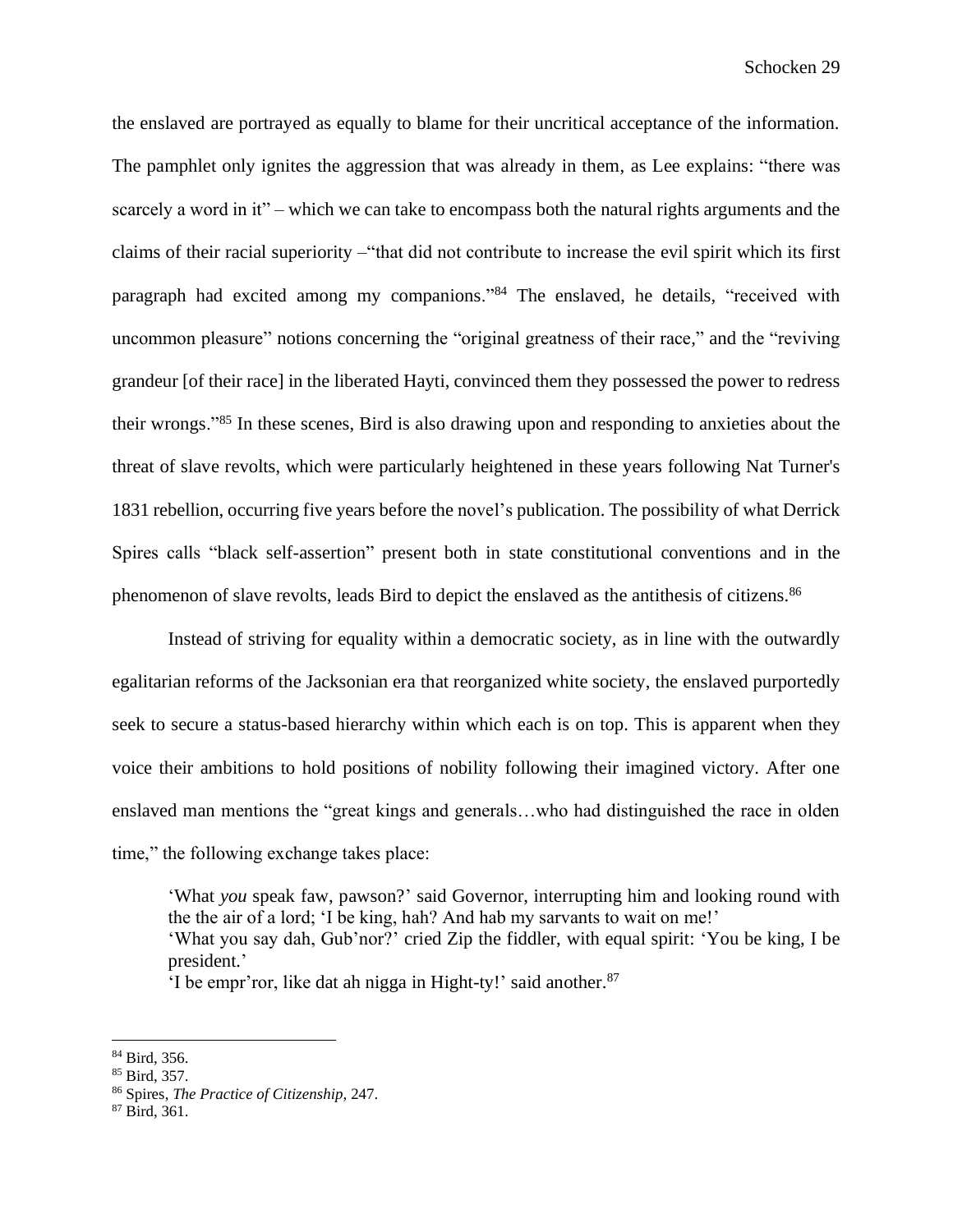In invoking "High-ty", Bird implies that the enslaved are not seeking emancipation, but rather possess a proclivity for despotism of the kind Americans associated with Haiti's enslaved community following their struggle for independence in 1791. The savagery of the enslaved is further demonstrated when they "apportion<sup>[]</sup> among themselves, in prospective, the wives and daughters of their intended victims."<sup>88</sup> Bird seeks here to render African Americans as inherently incapable of self-government, thus justifying the curtailing of their political rights; African Americans, he seems to imply, are unworthy of self-possession given that they will only misuse their freedom. As the enslaved community's aspirations are ridiculed, the natural rights presented in the abolitionist pamphlet are reestablished as exclusively white rights.

The combination of the novel's portrayal of the antidemocratic tendencies of the enslaved and their criminal activities during the revolt is noteworthy. In this, the novel reinforces the doctrinal logic of slave law, which denies civil agency to the enslaved while policing their criminal activities. Enslaved men and women occupied under law what James Madison in *Federalist Paper*  No. 54. (1788) termed "a mixed character of persons and property."<sup>89</sup> As Jeannine DeLombard argues, this legal fiction of the enslaved "located personhood in criminal responsibility"; courts tacitly recognized the humanity of the enslaved by holding them accountable for their illegal actions. <sup>90</sup> The legal logic in this sense naturalizes the association of black personhood with criminality. The novel's exclusion of the enslaved from both civil and political membership affirms, by way of opposition, the personhood and citizenship of poor whites such as Lee, validating his political status in the white man's republic. Throughout, of course, Lee's whiteness

<sup>88</sup> Bird, 360.

<sup>89</sup> James Madison, *The Federalist Papers*, No. 54, The Avalon Project, Documents in Law, History and Diplomacy, https://press-pubs.uchicago.edu/founders/documents/a1\_2\_3s13.html.

<sup>90</sup> Jeannine Marie DeLombard, *In the Shadow of the Gallows: Race, Crime, and American Civic Identity* (University of Pennsylvania Press, 2012), 42.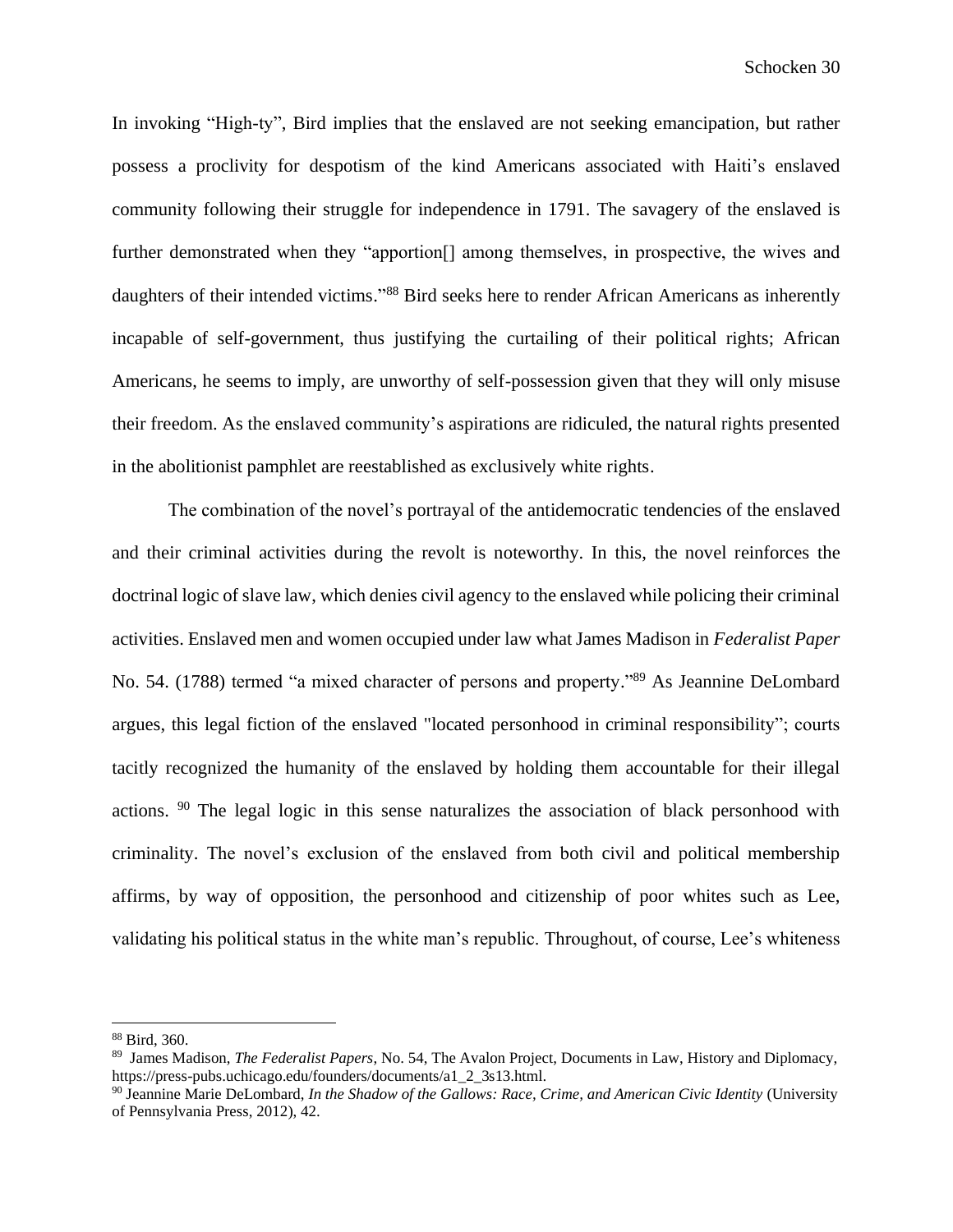remains mostly veiled via Lee's self-deception, which allows Bird to consolidate a collective white male consciousness without revealing or fully acknowledging its need for reinforcement.

In a pivot from the novel's opening chapters that portray Lee as lazy and politically unreliable, Bird reveals the novel's participation in shoring up the value of collective whiteness when Lee, this time as Zachariah Longstraw, pauses the narrative to issue a warning and reminder to his imagined reader. Lee, who is sensitive to the disrespect shown to indigent white men, make a case for their respectability:

Reader, if thou art a rich man, and despisest thy neighbor, remember that he has a thousand friends of his class where thou hast one of thine, and that he can beat thee at the elections. If thou art a gentleman, remember that thy cobbler is another, or thinks himself so  $-$  which is all the same thing in America. At all events, remember *this*—namely, that the poor man will find no fault with thy wealth, if thou findest none with his poverty.  $91$ 

In this, the novel reminds its readers of the reality of Jacksonian Democracy; while propertied whites may not see lower-class whites as their social equals, universal white manhood suffrage affirmed their political equality. Under this reality, whiteness trumps class. The novel consolidates this conception by marking what whiteness is not, via Blacks' disqualification of political and civil membership.

Lee's address to the reader points to the gap between political theory and reality under Jacksonian Democracy, where common whites such as Lee were still viewed with suspicion. Within the logic of the race-based slavery, however, whiteness must be inextricably and unequivocally tied to property rights. The evolution that Sheppard Lee undergoes in the novel – by which he starts off as propertyless man, dominates a Black man's body, and regains his property – can be better understood by considering the comparable position of John Mann, the defendant in the 1829 case of *State v Mann.* Considering the case alongside *Sheppard Lee* reveals the way in

 $91$  Bird, 306.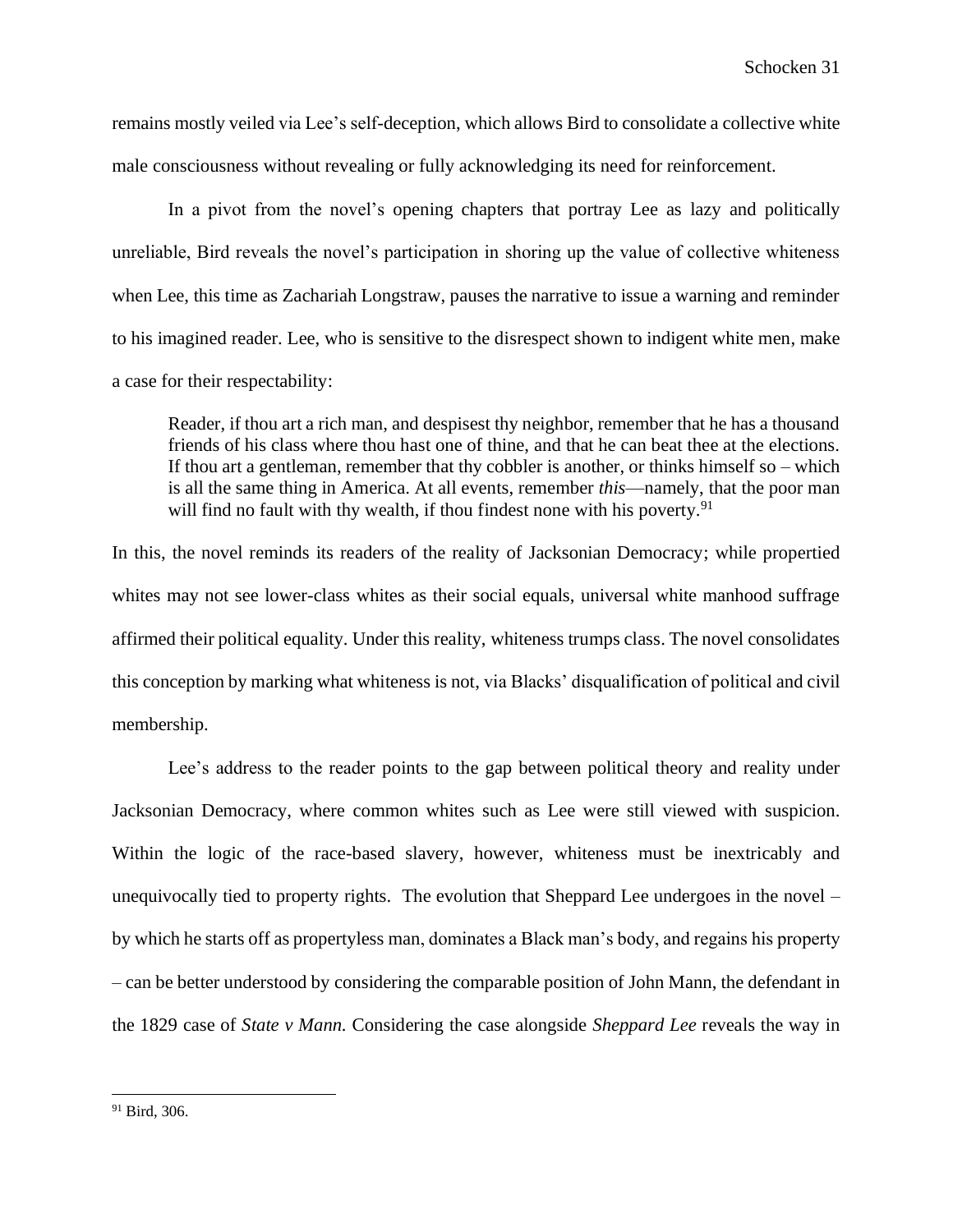which the novel functions as an imaginative space that fleshes out the ideology of the legal system, specifically as it pertains to race, property rights, and social class. John Mann, a slave-hirer from Chowan County, North Carolina, was convicted of assaulting Lydia, a hired enslaved woman. Mann shot Lydia after she tried to escape a whipping. Justice Thomas Ruffin overturned this conviction, determining that slave hirers and owners, both temporary and permanent masters, have equal authority over an enslaved man or woman. Ruffin noted that "Our laws uniformly treat the Master, overseer or other person having the possession and command of the slave, as entitled to the same authority" adding that masters must have "uncontrolled authority over the Body [of the enslaved]."<sup>92</sup> Ruffin extends legal power to white men who do not necessarily have the financial means to afford enslaved labor, thus solidifying the link between whiteness and property rights. The case, drawing an equivalence between the authorities of temporary and permanent enslavers, shows how whiteness came to be understood as mastery regardless of actual ownership status. Within such a reality, as legal treatise writer George M. Stroud writes in his description of slave laws, "submission is required of the slave not to the will of his master only, but to the will of all other white persons."<sup>93</sup> These circumstances, categorized by Stroud under the heading of "Subjection to All Whites," elevate the status of all white men, regardless of class. Lee reifies this reality in assuming absolute authority over Tom, which allows him to transcend his status, regardless of his actual financial state.

<sup>92</sup> *The State v. John Mann*, 13 NC 263 (North Carolina Supreme Court, 1829), http:// plaza.ufl.edu/edale/Mann.htm <sup>93</sup> George M. Stroud, *Stroud's Slave Laws: A Sketch of the Laws Relating to Slavery in the Several States of the United States of America* (Black Classic Press, 2005), 154.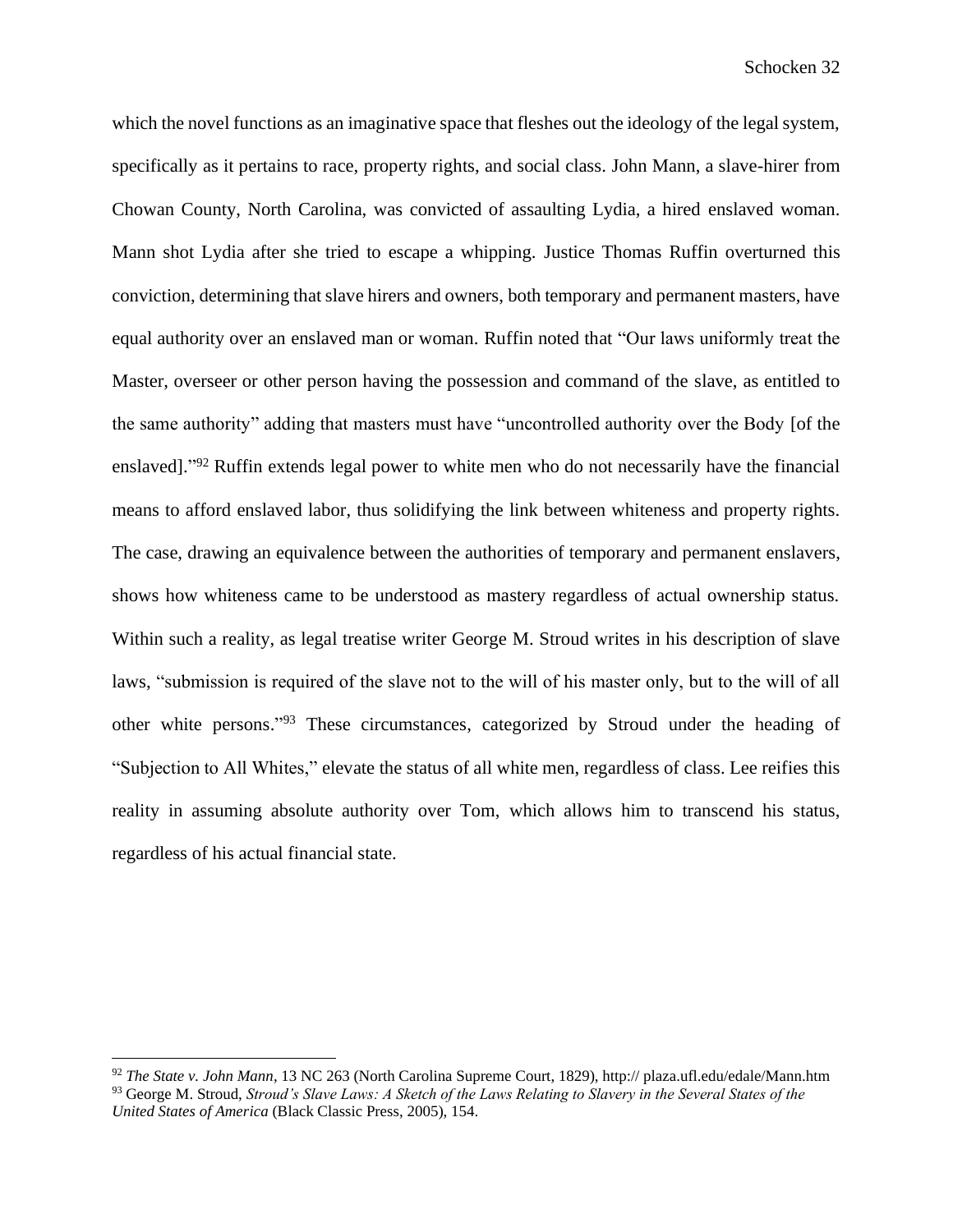# **Dissolution and Reassembly**

In what appears to be an ironic twist of fate, after Lee (as Tom) is hanged for his role in the insurrection, he takes possession of the body of Arthur Megrim, a wealthy Virginia planter. This takes place after Tom's body is dug up by anatomists who revive him by performing a galvanic experiment on his corpse; Lee then leaps into Megrim's body, a spectator who dies of shock after seeing Tom's body restored to life. In the logic of my reading, however, this is no coincidence: Lee, who has asserted property rights in an enslaved man's body, may now easily step into the role of an aristocratic plantation-owner. Notably, Megrim has numerous property holdings: "I had lands and houses, rich plantations, a nation or two of negroes, herds of sheep and cattle, with mills, fisheries, and some half dozen or more goldmines."<sup>94</sup> In embodying Megrim, the final body Lee inhabits before returning to his original body, Lee finally succeeds in climbing the social ladder. Interestingly, however, the self-governing capacity Lee acquired in Tom's body dissipates in Megrim's. In the course of the episode, the planter, a dyspeptic, severe hypochondriac, believes he has transformed into, among other objects, a tea-pot, a chicken, a loaded cannon, and a clock.<sup>95</sup> Yet this shows precisely what Lee's occupation of Tom's body has achieved: despite Lee's questionable self-government in Megrim's body, his property ownership is never questioned. Now that Lee has proved his worth in asserting his authority over an enslaved body, the status of whiteness as property can withstand a loss of self-possession. Crucially, Lee's practices of selfdeception have facilitated and reified this reality, formulating whiteness as self-evident mastery. As Lee has shown, whiteness does not have to be inscribed on the body in order to connote authority.

<sup>94</sup> Bird, 384.

<sup>&</sup>lt;sup>95</sup> Bird, 393-4.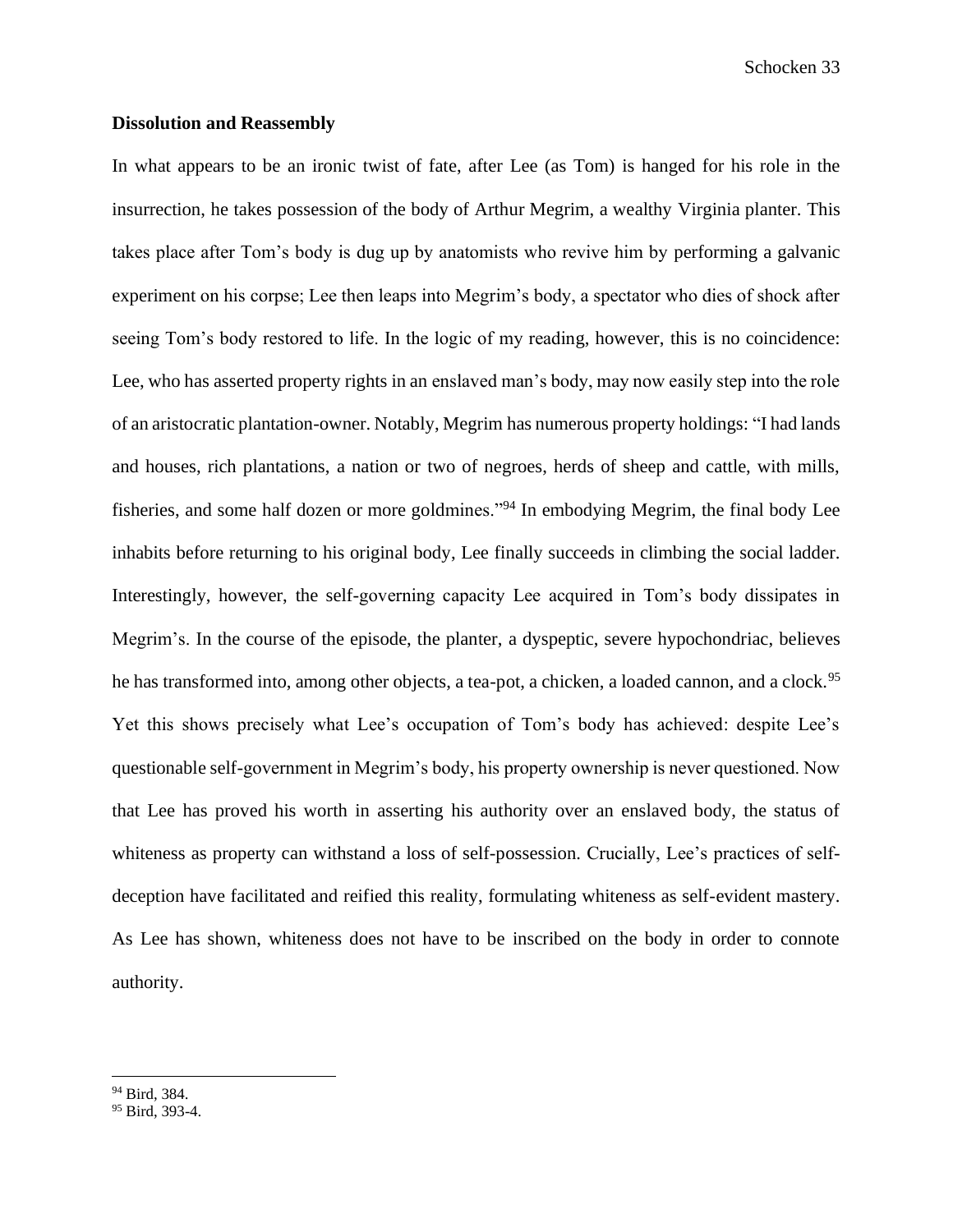As *Sheppard Lee* nears its end, so does the body's stable form: while inhabiting Megrim's body, Lee visits an exhibit that displays "an infinite variety of fragments from the bodies of animals and human beings…"<sup>96</sup> While he assumes at first that they are "imitations," he is informed that "they were real specimens" preserved through the process of embalming, a practice that was emerging at the time Bird was writing. Feuerteufel, the German doctor who created the exhibit (and initially dug up Sheppard Lee's original body) shares the motivation behind such methods: "I can make him [the human body] shuse as he is, dat is *flesh*—put flesh vat is never corrupt…I take de nature as I find him—de shape, de color, de lips, de eyes, de hair, de all—and I do, py my process, make him indestructeeble, and not to alter for ever."<sup>97</sup> Feurteufel then uncovers the central showpiece: an embalmed mummy, which Lee leaps into after recognizing it as his own lost body. In portraying the human body, in its mummified form and various fragments, as a commodity, Bird seems to raise several questions, some of which touch on modern bioethical concerns: if the body is made up of a collection of parts, what distinguishes subject from object? What constitutes a human being? Is the preserved, perfect body merely a representation of the once-living person, or is it the person himself or herself? What happens to property rights when proprietors lose their self-propriety? And, perhaps, most importantly, where does personhood reside? Given the focus of this chapter, what role does self-deception play in this context? These questions become even more pertinent (and difficult) when considering a central point on which the novel hinges: Sheppard Lee exists in more than just one person.

An inspection of the novel's closing scenes will help provide an answer to the two final questions. When Lee returns to his original body and goes back to what was once his farm, he discovers that his brother in law has restored the mortgaged property to its original condition, as

<sup>96</sup> Bird, 399.

<sup>&</sup>lt;sup>97</sup> Bird, 403 (emphasis in original).